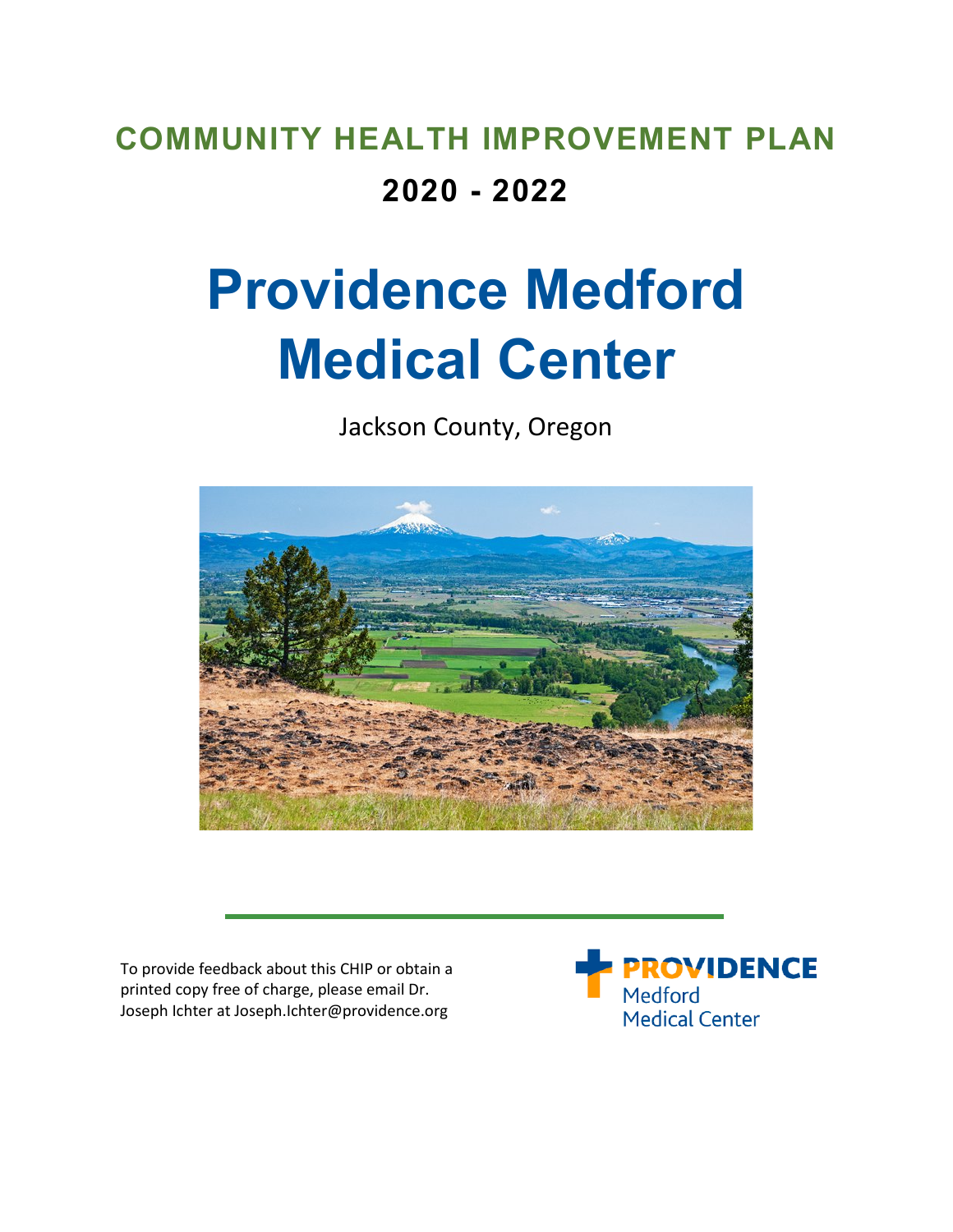# CONTENTS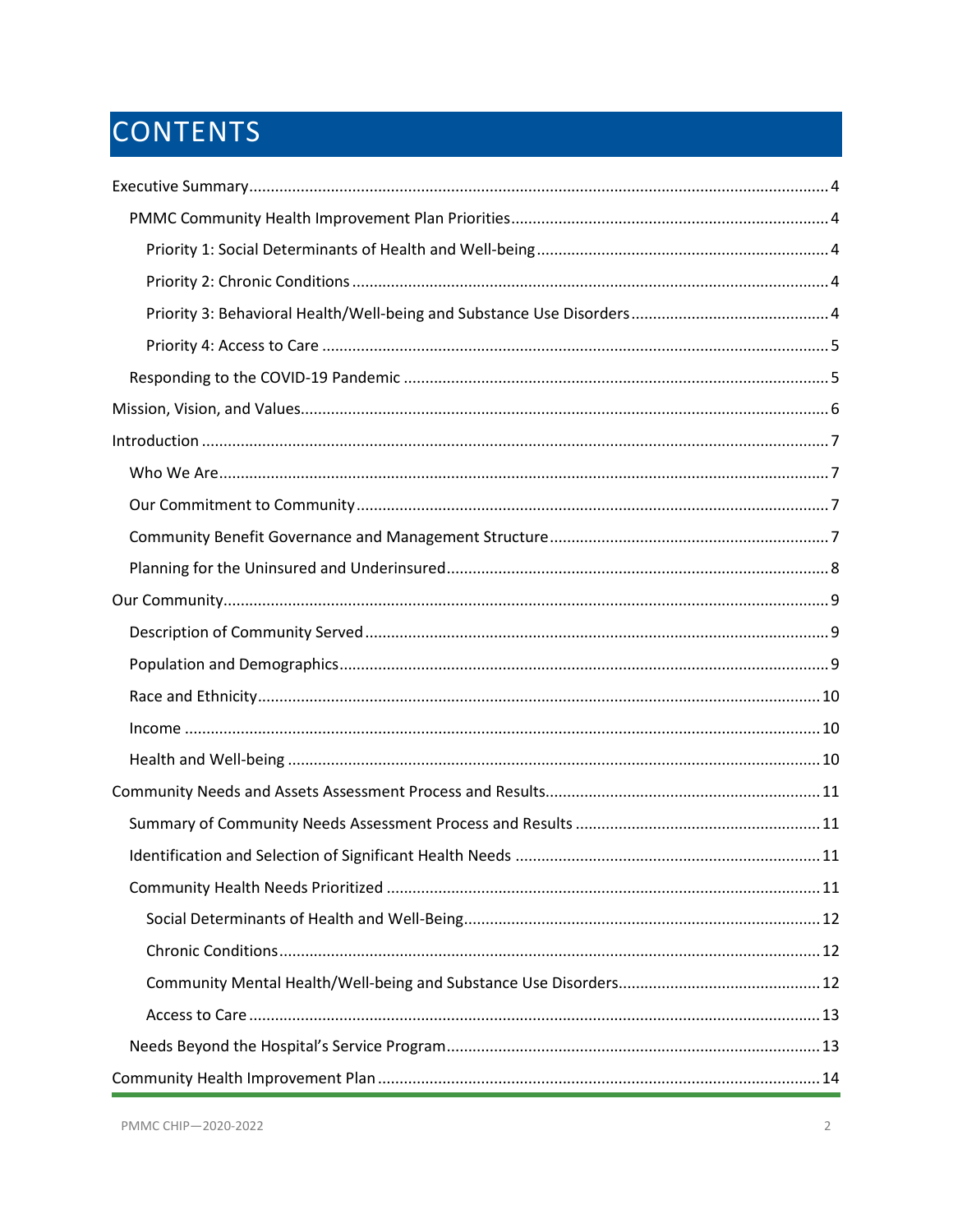| Addressing the Needs of the Community: 2020-2022 Key Community Benefit Initiatives and |  |
|----------------------------------------------------------------------------------------|--|
| Initiative #1: Social Determinants of Health Resulting From Poverty and Inequity 14    |  |
|                                                                                        |  |
| Initiative #3: Community Mental Health/Well-Being and Substance Use Disorders  17      |  |
| Initiative #4: Social Determinants of Health Resulting From Poverty and Inequity  19   |  |
|                                                                                        |  |
|                                                                                        |  |
|                                                                                        |  |
|                                                                                        |  |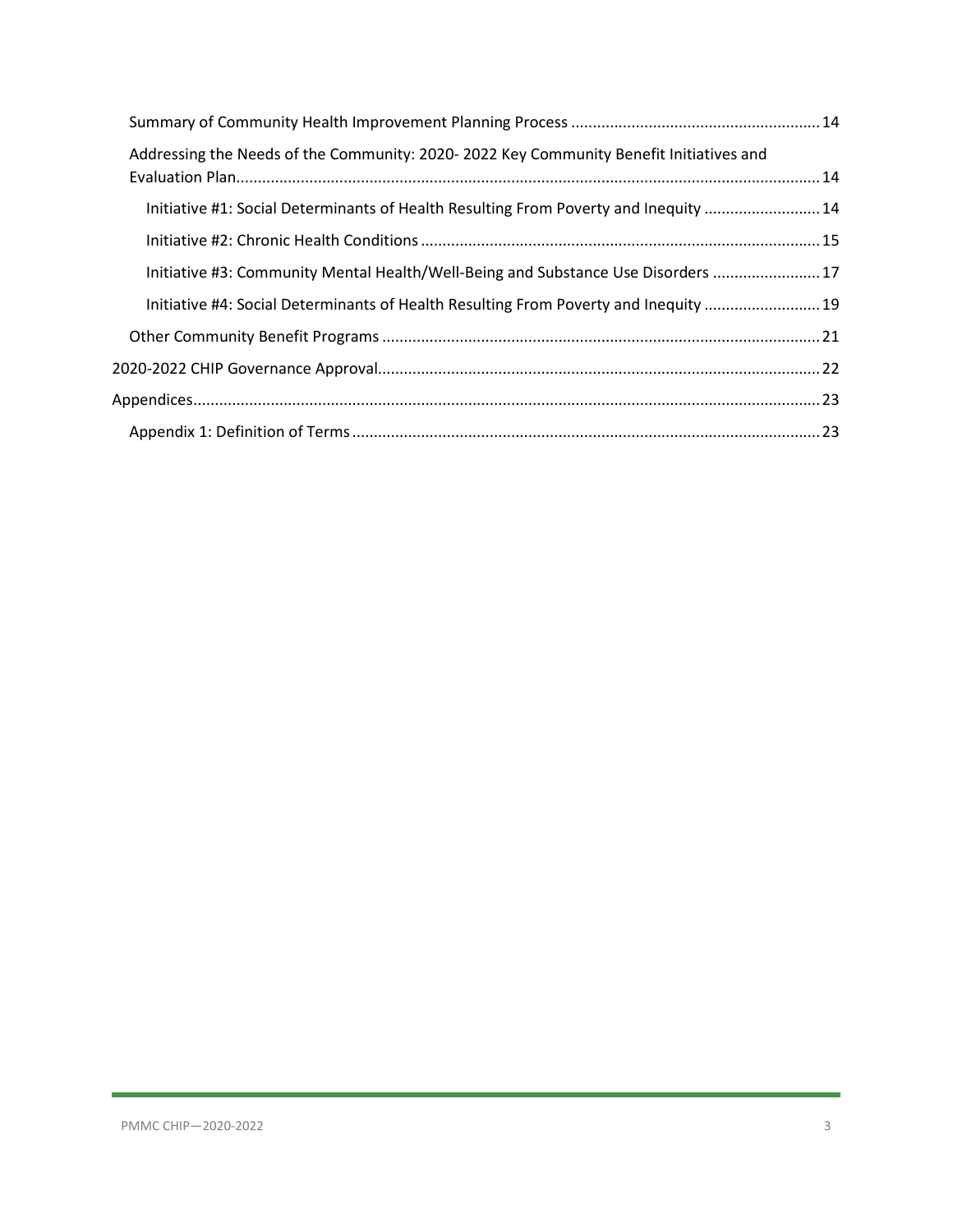# <span id="page-3-0"></span>EXECUTIVE SUMMARY

Improving the health of our communities is fundamental and a commitment rooted deeply in our heritage and purpose. As expressions of God's healing love, witnessed through the ministry of Jesus, our Mission calls us to be steadfast in serving all with a special focus on our most poor and vulnerable neighbors. This core belief drives the programs we build, investments we make, and strategies we implement.

Knowing where to focus our resources starts with our community health needs assessment (CHNA), an opportunity in which we engage the community every three years to help us identify and prioritize the most pressing needs, assets and opportunities. In Southern Oregon, Providence Medford Medical Center (PMMC) is a member of Jefferson Regional Health Alliance (JRHA), a collaboration of regional community leaders learning and working together to improve the health care resources of Southern Oregonians. The collaborative includes AllCare Health, Asante, Addictions Recovery Center, Jackson County Health & Human Services – Public Health and Mental Health Divisions, Jackson Care Connect, La Clinica, Oregon Health Authority, Options for Southern Oregon, Oregon State University Extension Service, PrimaryHealth, Rogue Community Health and Providence Health & Services. Although the 2018 Community Health Assessment of Jackson and Josephine Counties was produced a year earlier than PMMC required, additional updated data was included as appropriate.

Based on geographic location relative to other hospitals in the area and patient demographics, Jackson County is PMMC's primary service area with Josephine County considered as a secondary service area. Our 168-bed hospital provides an array of services including primary care, surgical services, obstetrics and gynecology, diagnostic imaging, pediatrics, intensive care, 24/7 emergency care and one of the most comprehensive rehabilitation programs in the region. PMMC provided over  $$53M<sup>1</sup>$  $$53M<sup>1</sup>$  $$53M<sup>1</sup>$  in Community Benefit in 2019.

### <span id="page-3-1"></span>PMMC Community Health Improvement Plan Priorities

As a result of the findings of our 2019 Community Health Needs Assessment (CHNA) and through a prioritization process aligned with our Mission, resources, and hospital strategic plan, PMMC will focus on the following areas for its 2020-2022 Community Health Improvement Plan efforts:

#### <span id="page-3-2"></span>PRIORITY 1: SOCIAL DETERMINANTS OF HEALTH AND WELL-BEING

Focus areas in housing and food security

<span id="page-3-3"></span>PRIORITY 2: CHRONIC CONDITIONS

Focus on prevention of obesity and diabetes

#### <span id="page-3-4"></span>PRIORITY 3: BEHAVIORAL HEALTH/WELL-BEING AND SUBSTANCE USE DISORDERS

Screening and treatment for mental health and substance use disorders

 $\overline{\phantom{a}}$ 

<span id="page-3-5"></span><sup>&</sup>lt;sup>1</sup> Unpaid costs of Medicare are included in this Community Benefit reporting.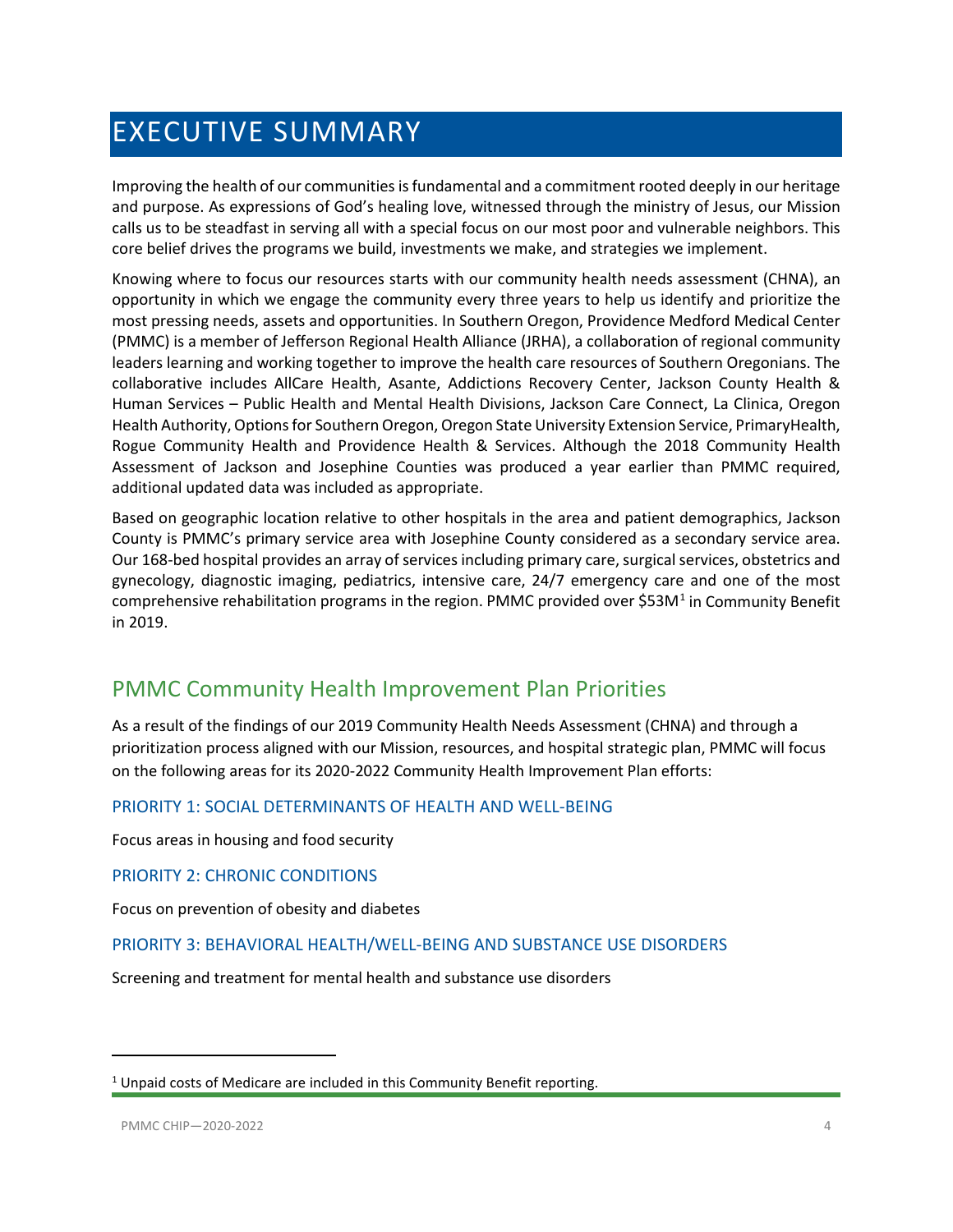#### <span id="page-4-0"></span>PRIORITY 4: ACCESS TO CARE

Focus on services navigation and coordination

### <span id="page-4-1"></span>Responding to the COVID-19 Pandemic

The 2020 Community Health Improvement Planning (CHIP) process was disrupted by the SARS-CoV-2 virus and COVID-19, which has impacted all of our communities. While we have focused on crisis response, it has required a significant re-direction of resources and reduced community engagement in the CHIP process.

This CHIP is currently designed to address the needs identified and prioritized through the 2019 CHNA, though COVID-19 will have substantial impacts on our community needs. These impacts are likely to exacerbate some of the needs identified, and cause others to rise in level of priority. While this is a dynamic situation, we recognize the greatest needs of our community will change in the coming months, and it is important that we adapt our efforts to respond accordingly. Additionally, the data projections included were crafted based on data collection and project forecasting done prior to the COVID-19 pandemic, so may be modified as we understand adjusted resources and priorities within our communities in the aftermath of the pandemic.

This CHIP will be updated by March 2021 to better document the impact of and our response to COVID-19 in our community. We are committed to supporting, strengthening, and serving our community in ways that align with our Mission, engage our expertise, and leverage our Community Benefit dollars in the most impactful ways.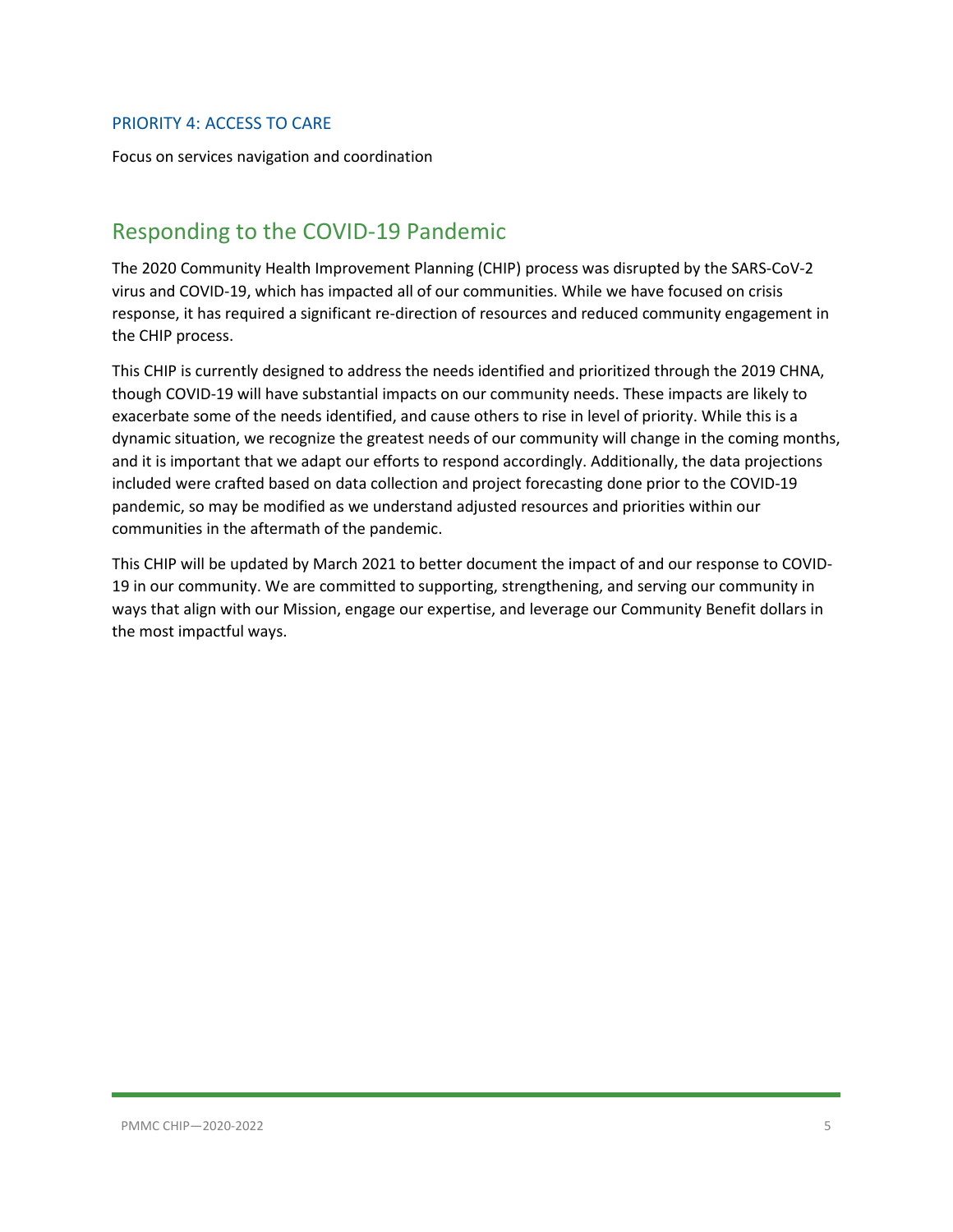# <span id="page-5-0"></span>MISSION, VISION, AND VALUES

| <b>Our Mission</b> | As expressions of God's healing love, witnessed through the ministry of Jesus,<br>we are steadfast in serving all, especially those who are poor and vulnerable. |
|--------------------|------------------------------------------------------------------------------------------------------------------------------------------------------------------|
|                    | Our Vision   Health for a Better World.                                                                                                                          |
|                    | Our Values   Compassion — Dignity — Justice — Excellence — Integrity                                                                                             |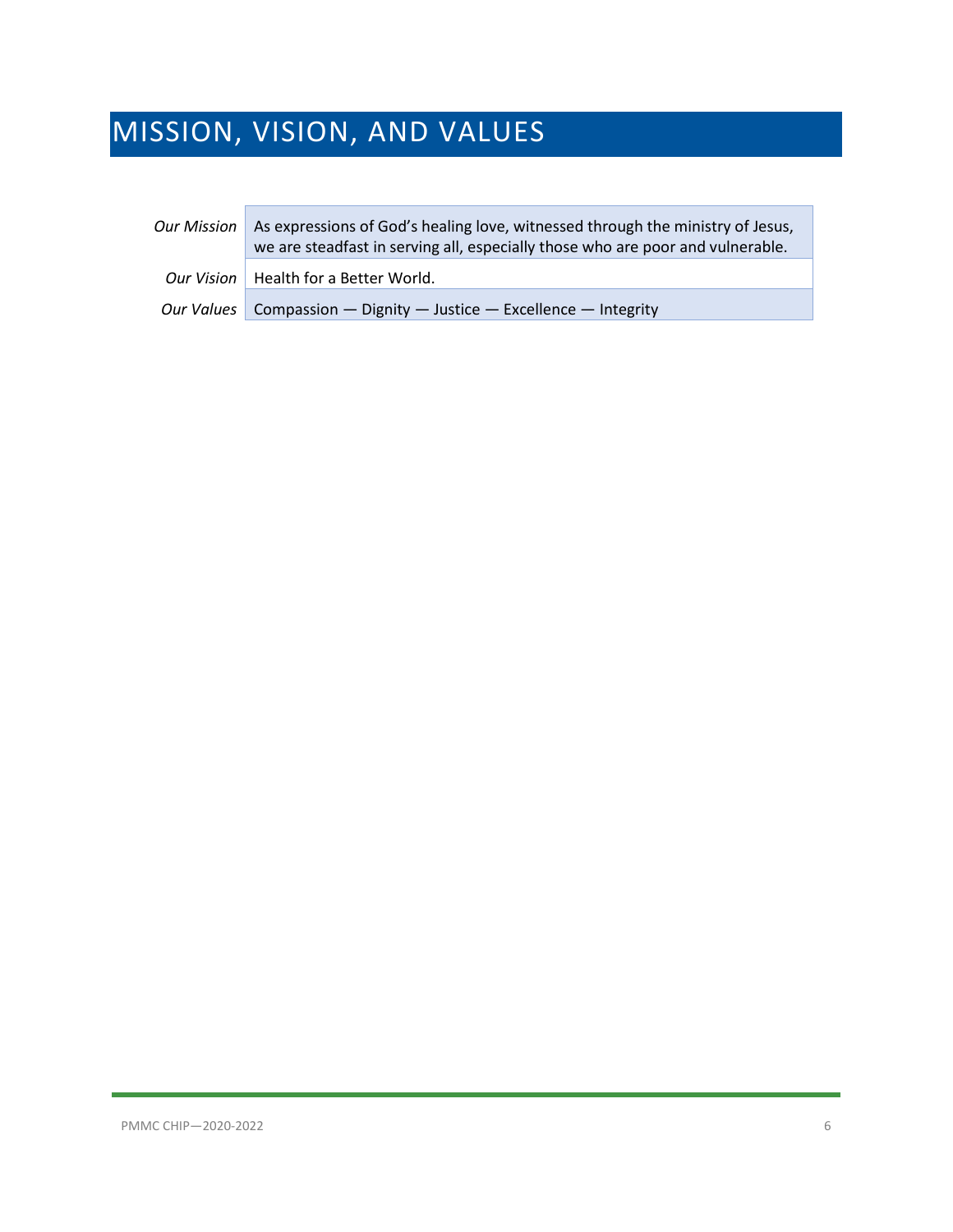# <span id="page-6-0"></span>INTRODUCTION

### <span id="page-6-1"></span>Who We Are

PMMC is a full-service, 168-bed, acute care, not-for-profit community hospital providing exceptional health care to southern Oregon and northern California. Services offered include emergency services, stroke care, cardiac and vascular care, birth center, total joint replacement and spine health programs, robotic surgery, pain management services and one of the most comprehensive rehabilitation programs in the region.

### <span id="page-6-2"></span>Our Commitment to Community

PMMC dedicates resources to improve the health and quality of life for the communities it serves, with special emphasis on the needs of the economically poor and vulnerable. During 2019, PMMC provided over \$53 million in community benefit<sup>[2](#page-6-4)[3](#page-6-5)</sup> in response to unmet needs and improve the health and wellbeing of those we serve in the Medford service area.

### <span id="page-6-3"></span>Community Benefit Governance and Management Structure

PMMC further demonstrates organizational commitment to the community benefit process through the allocation of staff time, financial resources, participation and collaboration with community partners. The PMMC administration is ultimately responsible for coordinating implementation of State and Federal 501r requirements as well as providing the opportunity for community leaders and internal hospital Executive Management Team members, physicians and other staff to work together in planning and implementing the Community Health Improvement Plan in conjunction with the Community Health Division.

As a primary source of Community Benefit advice and local leadership, PMMC's Service Area Advisory Council (SAAC) plays a pivotal role to support the Board of Trustees in overseeing community benefit issues. Acting in accordance with a Board-approved charter, the SAAC is charged with identifying policies and programs that address identified needs in the service area particularly for underserved populations, overseeing development and implementation of the Community Health Needs Assessment and Community Health Improvement Plan Reports, and overseeing and directing the Community Benefit activities. The SAAC delegates some work to the Community Benefit Committee, a majority of members who have knowledge and experience with the populations most likely to have disproportionate unmet

l

<span id="page-6-4"></span> $2$  A community benefit is an initiative, program or activity that provides treatment or promotes health and healing as a response to identified community needs and meets at least one of the following community benefit objectives: a. Improves access to health services; b. Enhances public health; c. Advances increased general knowledge; and/or d. Relieves government burden to improve health. Note: Community benefit includes both services to the economically poor and broader community.

<span id="page-6-5"></span><sup>&</sup>lt;sup>3</sup> To be reported as a community benefit initiative or program, community need must be demonstrated. Community need can be demonstrated through the following: 1) community health needs assessment developed by the ministry or in partnership with other community organizations; 2) documentation that demonstrates community need and/or a request from a public agency or community group was the basis for initiating or continuing the activity or program; 3) or the involvement of unrelated, collaborative tax-exempt or government organizations as partners in the community benefit initiative or program.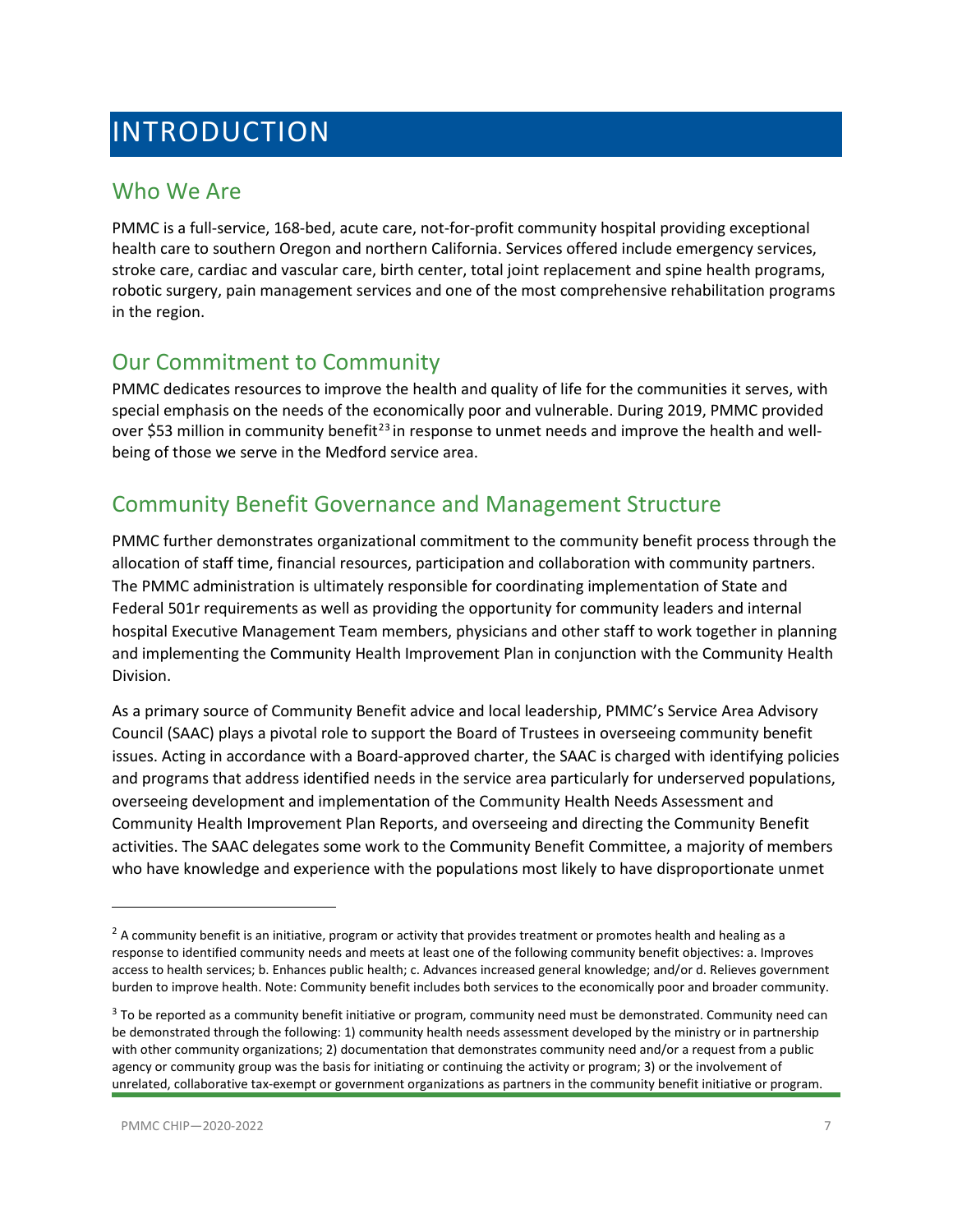health needs. The Community Benefit Committee generally meets monthly during the community benefit grant cycle, to provide input into where grant funding will be allocated.

# <span id="page-7-0"></span>Planning for the Uninsured and Underinsured

Our mission is to provide quality care to all our patients, regardless of ability to pay. We believe that no one should delay seeking needed medical care because they lack health insurance. That is why PMMC has a Financial Assistance Program (FAP) that provides free or discounted services to eligible patients. Services must be medically necessary as defined by the Providence Financial Assistance Policy. Patients receiving emergency or medically necessary care at Providence hospitals and clinics may receive the following discounts based upon the following eligibility:

- 100% financial assistance is provided for households making up to 300% FPL
- 75% financial assistance for households between 301% and 400% FPL
- Financial assistance applies to self-pay balances and patient responsibility balances after insurance pays.

One way PMMC informs the public of FAP is by posting notices. Notices are posted in high volume inpatient and outpatient service areas. Notices are also posted at locations where a patient may pay their bill. Notices include contact information on how a patient can obtain more information on financial assistance as well as where to apply for assistance. These notices are posted in English and Spanish and any other languages that are representative of 5% or greater of patients in the hospital's service area. All patients who demonstrate lack of financial coverage by third party insurers are offered an opportunity to complete the Patient Financial Assistance Application and are offered information, assistance, and referral as appropriate to government sponsored programs for which they may be eligible. For information on our Financial Assistance Program click [here.](https://www.providence.org/obp/or/financial-assistance)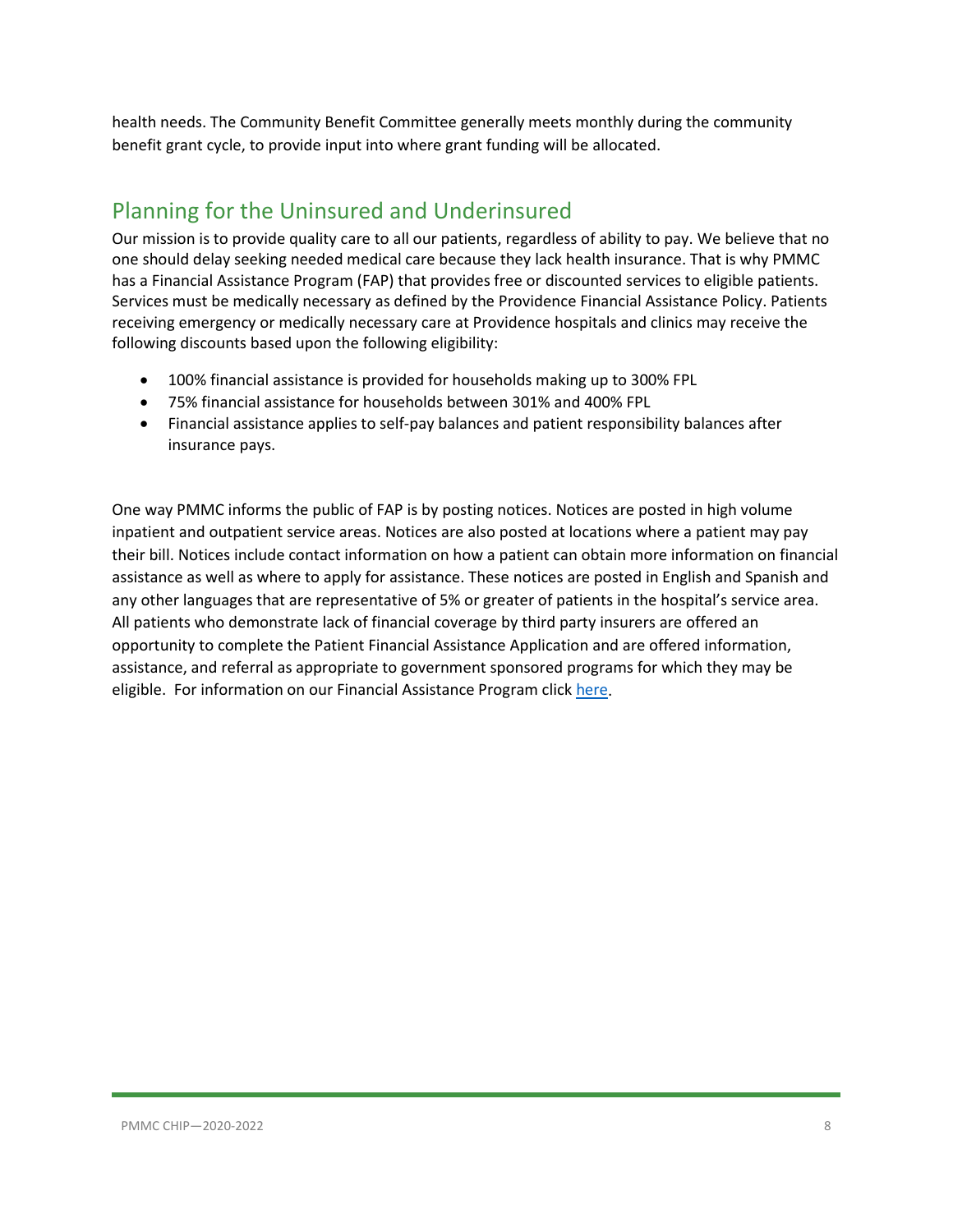# <span id="page-8-0"></span>OUR COMMUNITY

### <span id="page-8-1"></span>Description of Community Served

Based on geographic location relative to other hospitals in the area and patient demographics, Jackson County (in red) is PMMC's primary service area with Josephine County considered as a secondary service area.



### <span id="page-8-2"></span>Population and Demographics

As of 2019, Jackson County is home to approximately 223,000 residents. The ratio of males to females is 1:1 through the age of 55, when females begin making up a greater proportion of the total population. Due to life expectancy, females often outnumber males at older ages, but the trend starts slightly earlier in Southern Oregon than in other counties in Oregon.



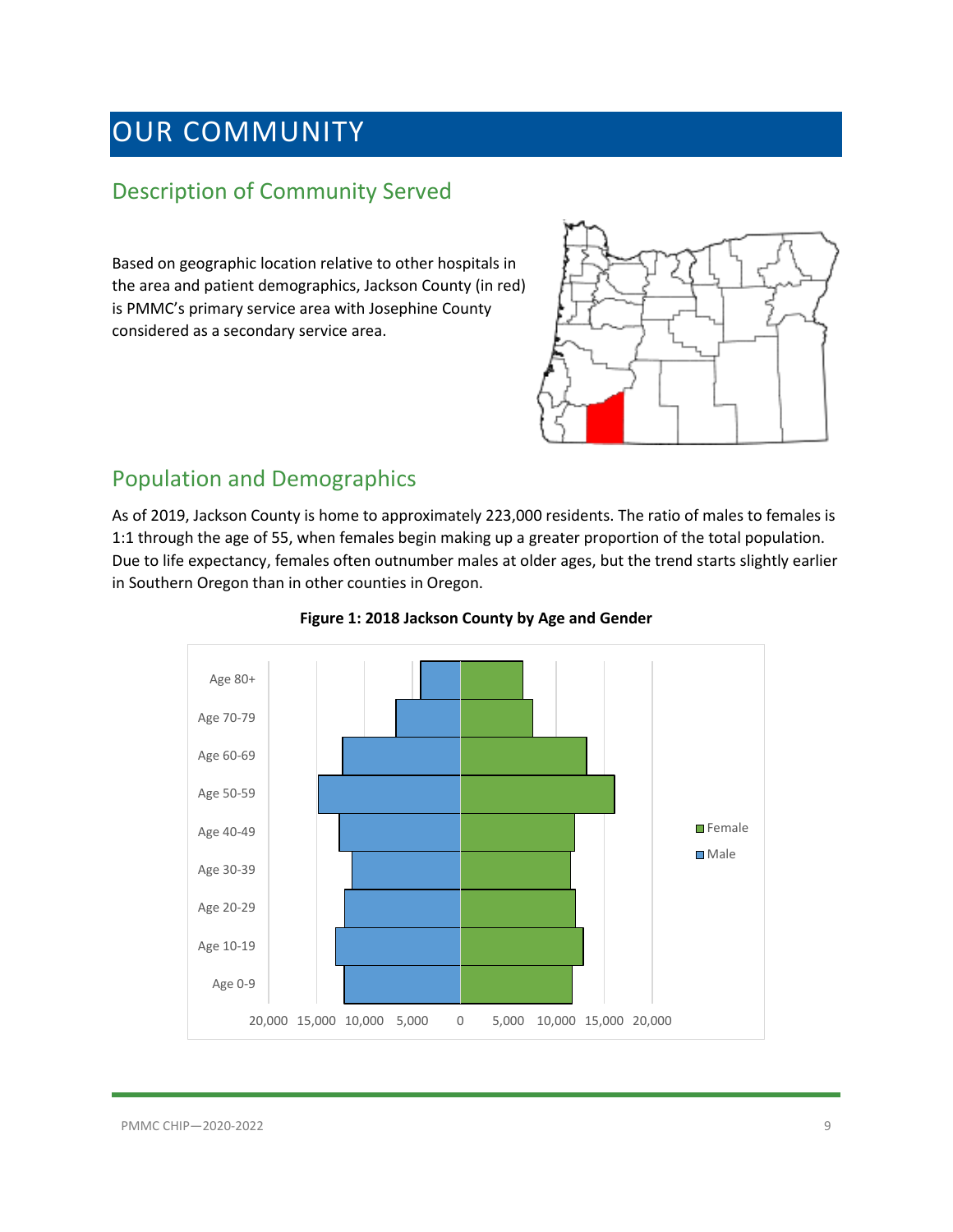# <span id="page-9-0"></span>Race and Ethnicity

According to July 2019 US Census data, the vast majority of residents (73.2 percent) identify as White non-Hispanic. The second largest population group in Jackson County is individuals who identify as Hispanic/Latino, making up 13 percent of the population. The Hispanic/Latino population is expected to make up 19 percent of the total population by 2021.





### <span id="page-9-1"></span>Income

In 2018, Jackson County's median household income was \$50,851 and the per capita income was \$28,728, which were both lower than those of the state of Oregon (\$59,393 and \$32,045, respectively). The current rental market has less than 2 percent vacancy.

### <span id="page-9-2"></span>Health and Well-being

In Jackson County in 2017, the combined 2014-2017 Oregon Behavioral Risk Factor Surveillance System (BRFSS) results found that 26.2 percent of adults have a depression diagnosis, higher than the national and Oregon average (25.6 percent). Twenty-six percent of people in Jackson County are Oregon Health Plan members in 2017 according to the Oregon health Authority, with the American Community Survey finding an additional 12 percent were uninsured during the same time period. 53 percent of CORE survey respondents report having fewer than two servings of fruit per day and almost 62 percent report having fewer than two servings of vegetables.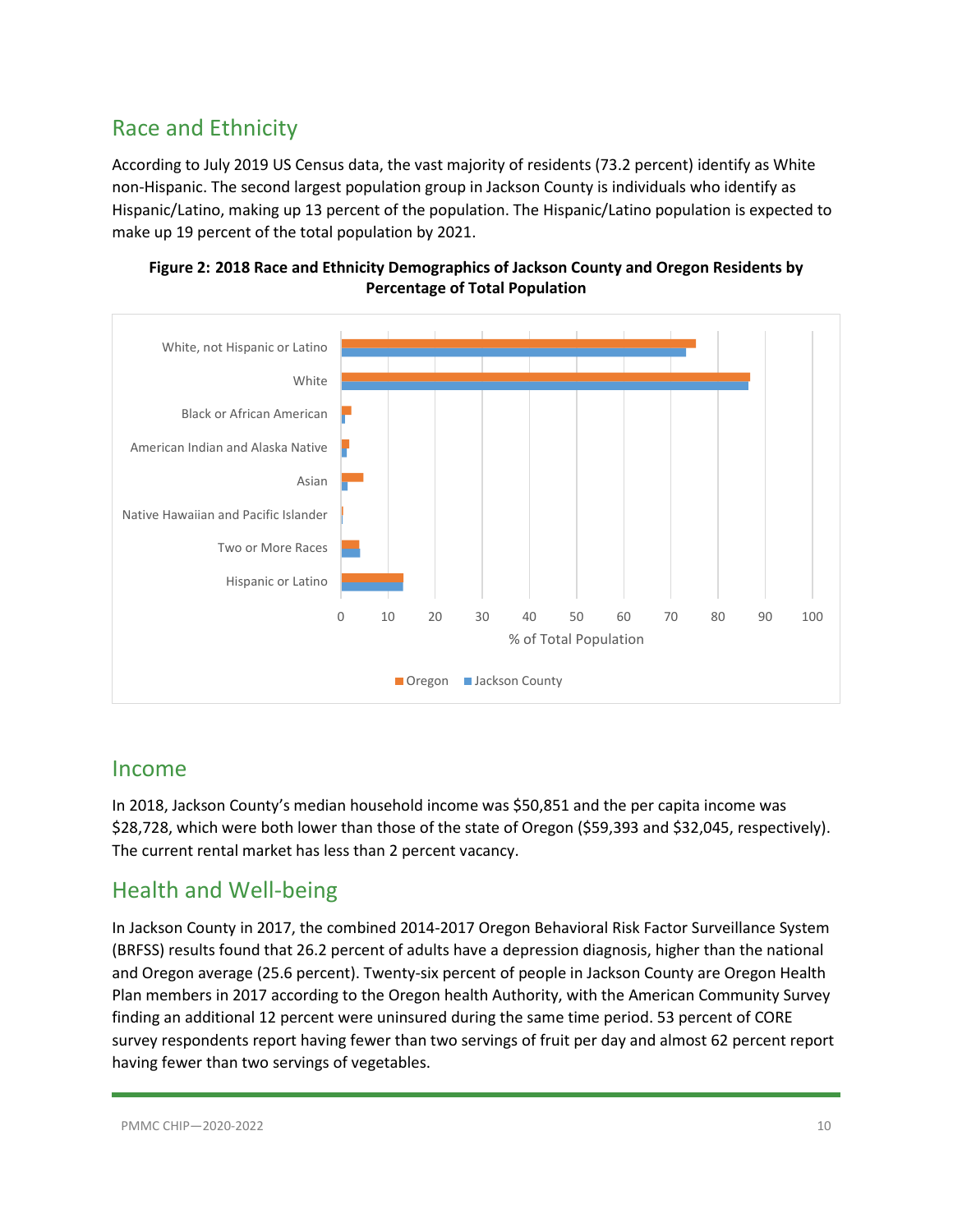# <span id="page-10-0"></span>COMMUNITY NEEDS AND ASSETS ASSESSMENT PROCESS AND RESULTS

## <span id="page-10-1"></span>Summary of Community Needs Assessment Process and Results

Through a mixed-method approach using quantitative and qualitative data, the CHNA process utilized several sources of information to identify community needs. As part of the collaborative CHNA, public health data sources accessed for this report include the U.S. Census, Oregon Health Authority, and Jackson and Josephine County Public Health, among others. In addition to an online and paper community survey that engaged over 1,100 residents, approximately 170 individuals from multi-sector organizations, residents, and community stakeholders participated in community forums, focus groups and interviews to gather feedback on community strengths, challenges and priority health concerns. In 2019, Providence conducted a supplemental mailed Community Health Survey using an address-based random-sampling of residents in the Southern Oregon service area, yielding 143 responses. Across the data collection process, these populations included people with low incomes, as well as people with a variety of identities and experiences including older adults, young people, people who identify as LGBTQ+, Hispanic/Latinx people, people of color, recent immigrants, people experiencing homelessness, and rurally residing individuals. From this quantitative and qualitative data, key findings include:

- One in five (21%) respondents with low incomes reported experiencing food insecurity in the last 12 months, and one in four reported lacking stable housing or were worried about losing it soon.
- 53% of survey respondents reported having been diagnosed with at least one chronic physical condition, and 26% reported at least one chronic behavioral health condition, with a substantially higher impact on populations below 200% Federal Poverty Level (FPL).
- Behavioral health disparities exist by family income, with those at 200% or below FPL having substantially higher rates of depression (39 %) and anxiety (31%). Seniors reported particular concern with social isolation.

# <span id="page-10-2"></span>Identification and Selection of Significant Health Needs

The prioritized needs were chosen based on various community health data and identifiable gaps in available care and services. These health needs were those that had worsened over time, are worse than the state or national average, or have a disproportionate impact on those who are low-income, communities of color, or otherwise marginalized populations.

# <span id="page-10-3"></span>Community Health Needs Prioritized

The prioritized needs were chosen based on community health data and identifiable gaps in available care and services. In the course of our work, we determined that emphasis on these needs would have the greatest impact on the community's overall health with significant opportunities for collaboration. These interventions were prioritized based upon relative needs and opportunities, particularly those that serve identified high needs ZIP codes and neighborhoods including low-income and minority populations.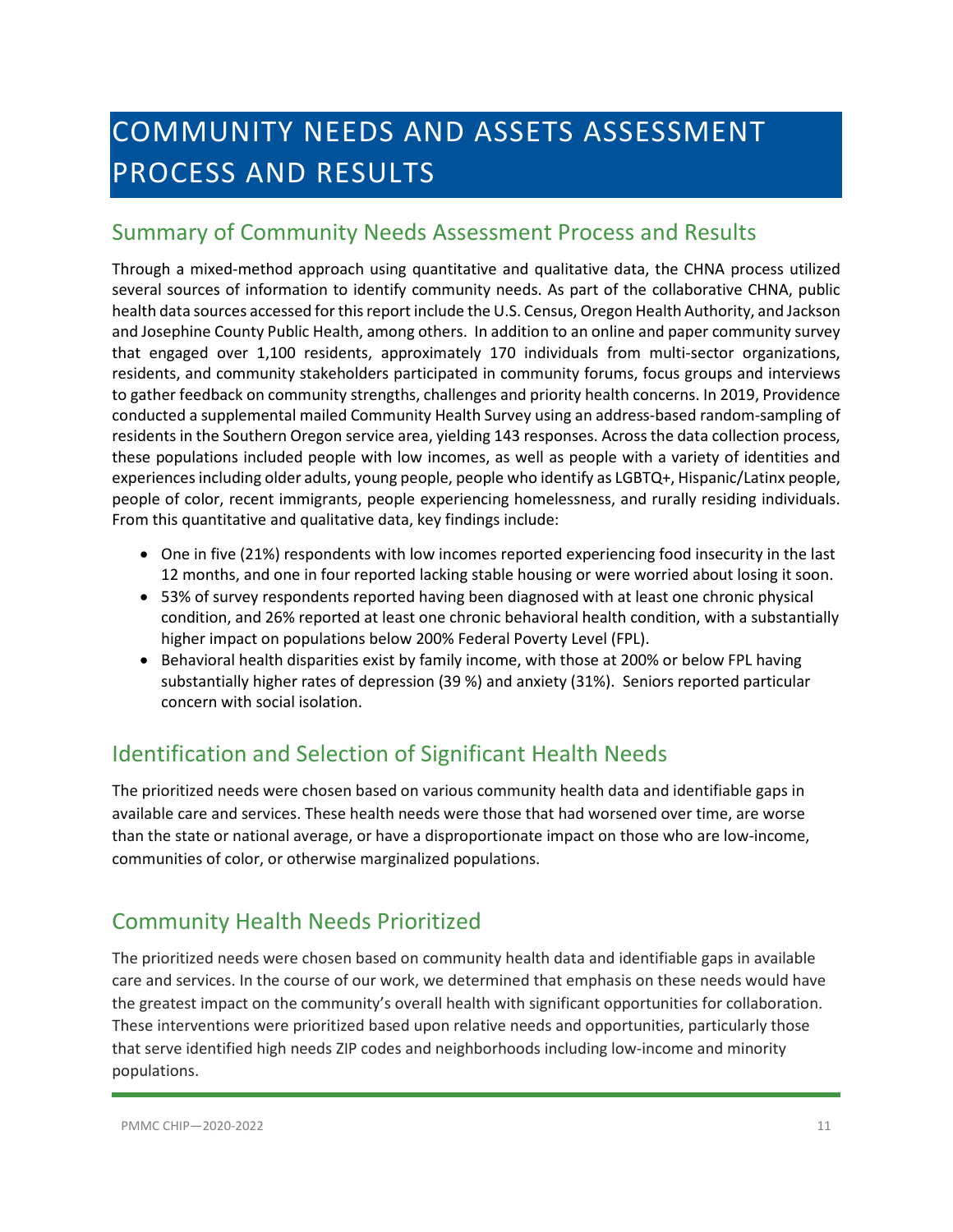#### <span id="page-11-0"></span>SOCIAL DETERMINANTS OF HEALTH AND WELL-BEING

- **Affordable housing** (or housing accessibility) is a major challenge for low and moderate income families in the area, particularly for those in recovery from substance use disorder. One in four low-income survey respondents reported lacking stable housing or were worried about losing it soon.
- A key barrier for many of Oregon's families continues to be **healthy food access**. One in five (21%) respondents with low incomes reported experiencing food insecurity in the last 12 months. Because nutrition is closely linked with oral health and chronic conditions, improving access to healthy food could lead to improved health outcomes in these other areas.
- Economic development and **living-wage jobs** are key opportunities to improve the health and well-being of our communities. This also speaks to the challenge in Oregon of the "benefits cliff," whereby public benefits phase out quickly as family income increases, although the increase may not be great enough for self-sufficiency.
- **Transportation** is a challenge for some populations, particularly for the elderly and those living in rural areas.

#### <span id="page-11-1"></span>CHRONIC CONDITIONS

- Chronic disease accounts for two-thirds of emergency room encounters and continue to disproportionately impact communities of color.
- **Diabetes** continues to be one of the top reasons uninsured adults seek care in an Emergency Department, though the condition is likely better managed in a primary care setting. This suggests opportunities regarding prevention, education, and nutrition support. Diabetes is more common in Medicare recipients than in those who are privately insured.
- Over half (53.3%) of CORE survey respondents reported having been diagnosed with at least one chronic physical condition, and over a quarter (26.3%) report at least one chronic behavioral health condition.
- **Obesity** is a public health challenge, for both youth and adults. 26.1 percent of Jackson County's adult population is obese, slightly lower than Oregon's overall percentage of 28.6 percent according to BRFSS. However, the obesity rate is much higher (34.2%) in the secondary service, area Josephine County. The current generation of youth may be the first to have a shorter life expectancy than their parents due to complications from obesity and its associated conditions.

#### <span id="page-11-2"></span>COMMUNITY MENTAL HEALTH/WELL-BEING AND SUBSTANCE USE DISORDERS

• **Access to mental health services**remain a barrier for many community members. There is a need to reduce stigma associated with mental health treatment and increase availability of providers and treatment services. This is particularly true amongst youth and adolescents, presenting opportunities to partner with school-based health centers. Barriers to accessing mental health services are more acute for non-English speakers.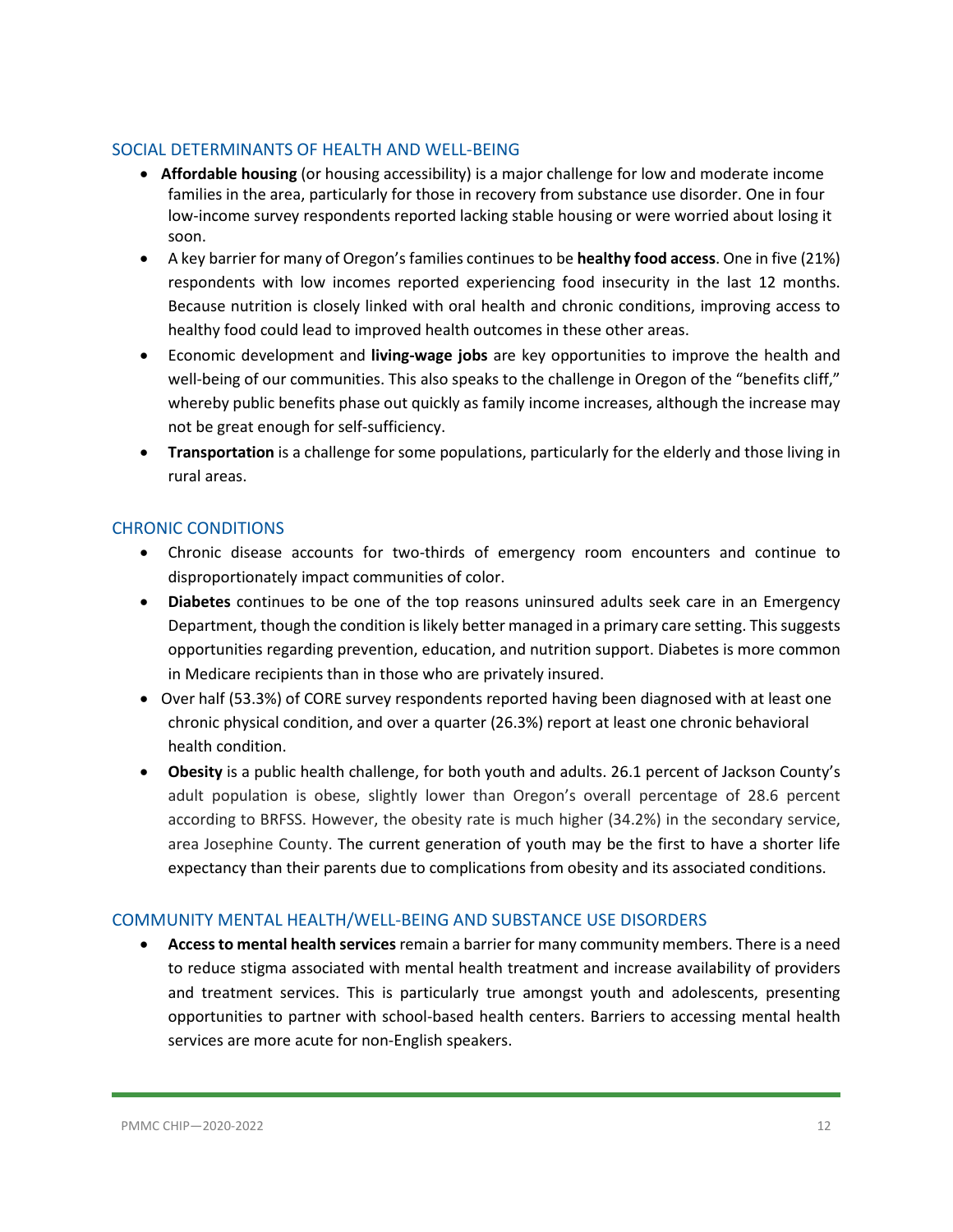- Behavioral health disparities exist by family income, with those at 200% or below FPL having substantially higher rates of depression (39%) and anxiety (31%). Seniors reported particular concern with social isolation.
- Access to **substance use treatment** continues to be a challenge for many. This includes alcohol and drug addiction services, both residential and outpatient treatment options. Substance use is prevalent among youth and adults in Jackson and Josephine Counties, which can be associated with trauma.
- As we continue to learn about adverse childhood experiences (ACES) and the impacts of trauma on health later in life (i.e. child abuse, neglect, domestic violence, sexual assault, etc.), increasing **community resilience** and preventing exposure to these events in the first place has become increasingly important.

#### <span id="page-12-0"></span>ACCESS TO CARE

- Timely and consistent access to **primary care** remains a challenge, particularly for those on the Oregon Health Plan (Medicaid) and individuals that are uninsured.
- **Dental** conditions are among the top preventable reasons uninsured individuals access the Emergency Department, which is rarely the best point of care for these conditions. This presents an opportunity for prevention education and increasing access to preventive services.
- It is important that community members feel welcome, safe, and respected in health care settings. A crucial step in improving the health and well-being of communities of color is to increase access to **culturally-responsive care**.

# <span id="page-12-1"></span>Needs Beyond the Hospital's Service Program

No hospital facility can address all of the health needs present in its community. We are committed to continuing our Mission through Community Benefit grant-making and ongoing partnerships in our community. While we care for our community each day, we recognize that we cannot address all needs effectively or independently, and some of the areas identified in our CHNA may be out of scope for us.

However, we are confident these needs will also be addressed by other in the community. PMMC will continue to collaborate with local organizations that address community needs to coordinate care and referrals to address these unmet needs. We strongly believe that together we can better address the needs of our communities by leveraging our collective strengths.

The following community health need identified in the ministry CHNA will not be addressed at this time:

• **Transportation**: Due to resource constraints, and a relative lack of expertise in this area, PMMC will not directly address community transportation needs. Through the Community Resource Desk, PMMC connects community members to organizations such as Translink and Aging and Disability Resource Connection of Oregon (ADRC), to addressing transportation needs in Jackson County.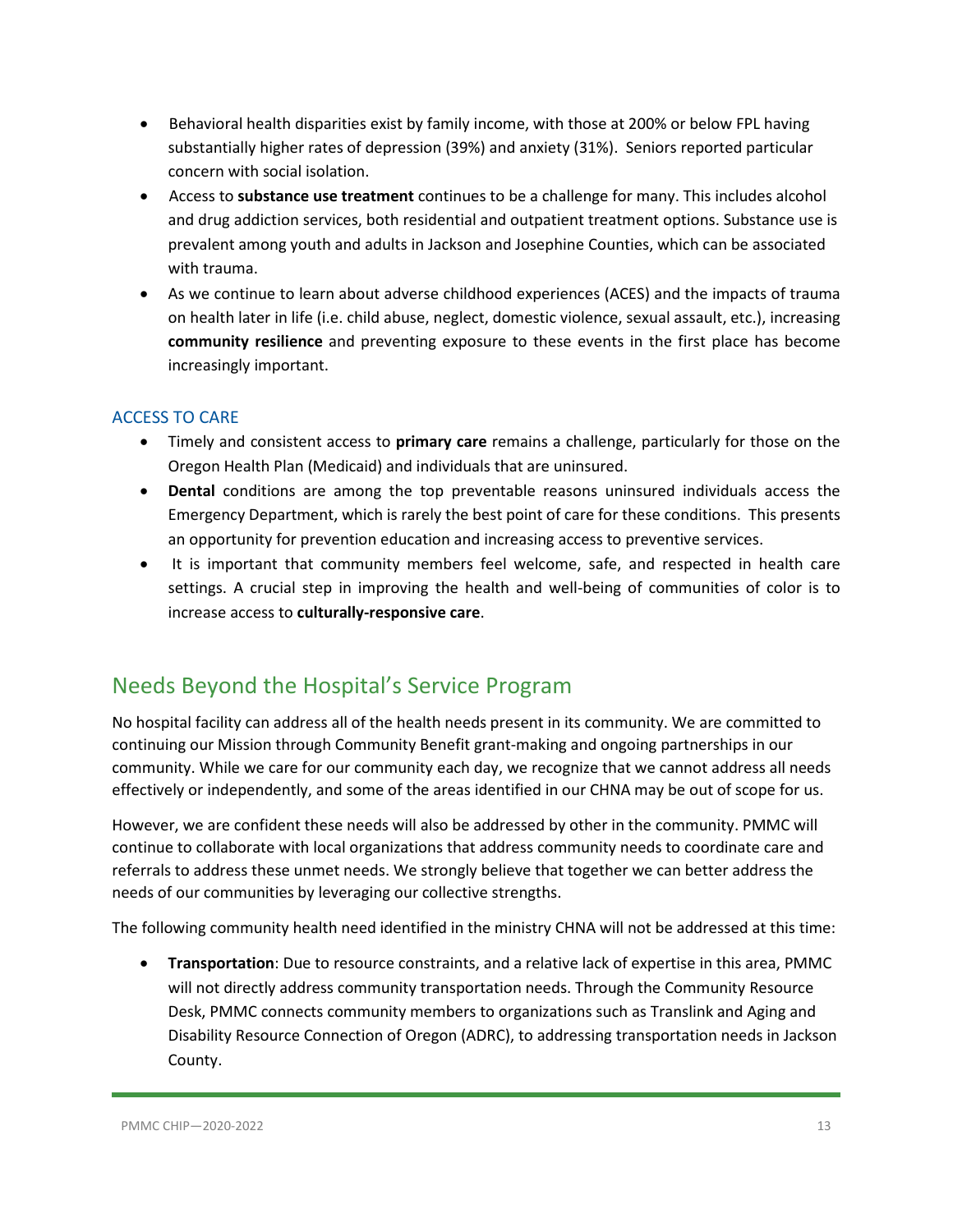# <span id="page-13-0"></span>COMMUNITY HEALTH IMPROVEMENT PLAN

# <span id="page-13-1"></span>Summary of Community Health Improvement Planning Process

A CHIP planning committee of hospital leaders, Service Area Advisory Council members and community partners was formed to provide input in the PMMC CHIP process. Due to the 2020 COVID-19 pandemic, the original CHIP process was altered to accommodate a travel ban, social distance requirements, and unforeseen time commitments of key leaders. Below are the altered steps taken to compete the 2020- 2022 PMMC CHIP:

- Providence Community Health Division (CHD) staff drafted four CHIP initiatives, including community needs and goals, to present to the CHIP planning committee for input
- In collaboration with community partner organizations, CHD staff drafted the PMMC CHIP to present to hospital leadership and the CHIP planning committee for input
- Input was gathered and incorporated into the final PMMC CHIP document
- Final PMMC CHIP document was approved by PMMC hospital and system level leadership

PMMC anticipates strategies may change and certain community health needs may become more pronounced, requiring changes to the initiatives identified below.

# <span id="page-13-2"></span>Addressing the Needs of the Community: 2020- 2022 Key Community Benefit Initiatives and Evaluation Plan

### <span id="page-13-3"></span>INITIATIVE #1: SOCIAL DETERMINANTS OF HEALTH RESULTING FROM POVERTY AND INEQUITY *Community Need Addressed*

Housing opportunities for unsheltered community members

#### *Goal (Anticipated Impact)*

Increase access to safe shelter and supports for individuals who are experiencing homelessness

#### *Scope (Target Population)*

Unsheltered individuals living in Jackson County

#### *Table 1. Outcome Measures for Addressing Homelessness*

| <b>Outcome Measure</b>                                                    | <b>Baseline</b> | <b>FY20 Target</b>           | <b>FY22 Target</b>            |
|---------------------------------------------------------------------------|-----------------|------------------------------|-------------------------------|
| Decrease number of<br>unsheltered individuals living<br>in Jackson County | 263 unsheltered | 5% decrease from<br>baseline | 10% decrease from<br>baseline |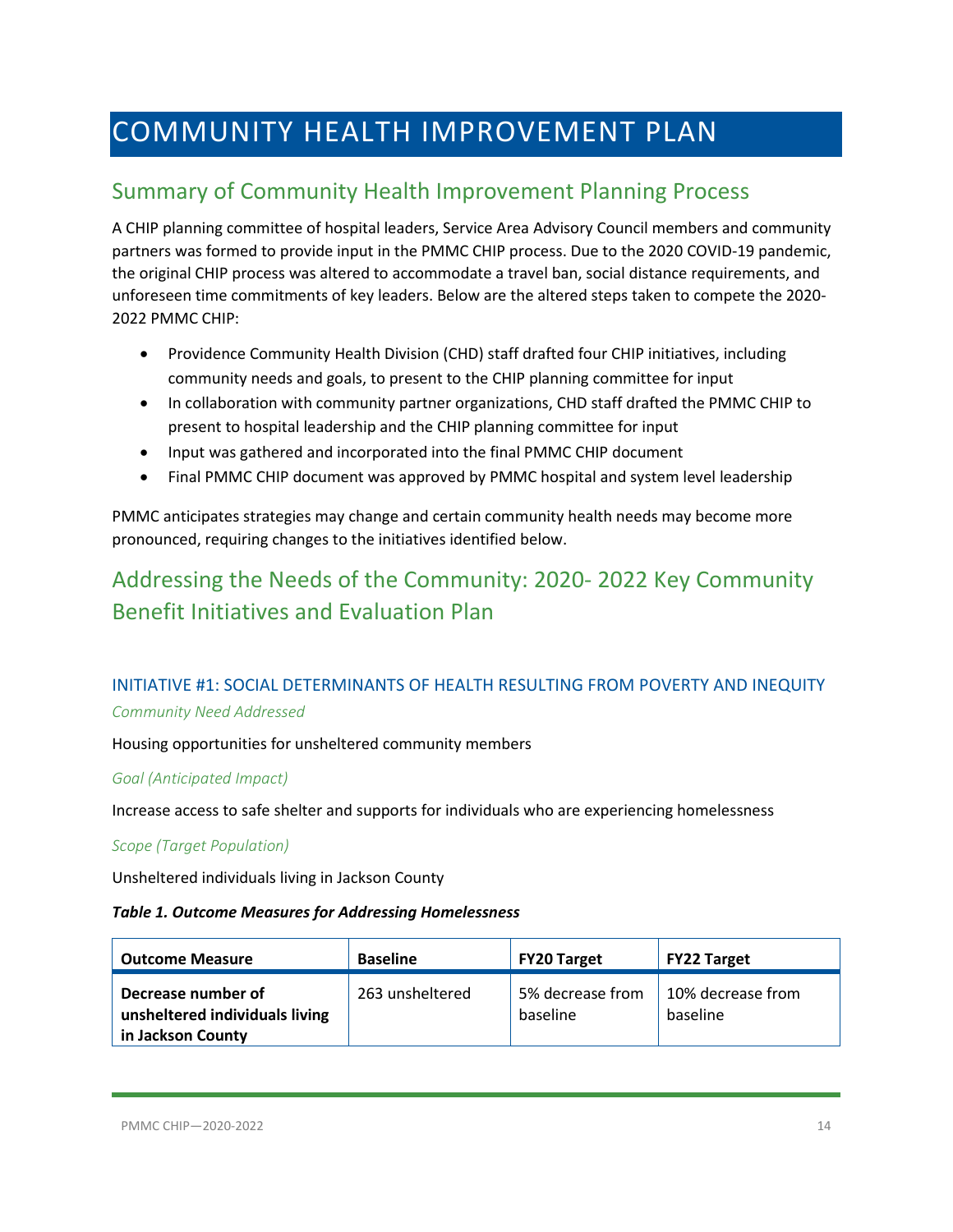| <b>Decrease homeless rates for K-</b> $\vert$ 2,206 students |                 | 5% decrease from | 10% decrease from |
|--------------------------------------------------------------|-----------------|------------------|-------------------|
| 12 students living in Jackson                                | experiencing    | baseline         | baseline          |
| County                                                       | homelessness    |                  |                   |
|                                                              | $(2017 - 2018)$ |                  |                   |

#### *Table 2. Strategies and Strategy Measures for Addressing Homelessness*

| Strategy(ies)                                                                                                                  | <b>Strategy Measure</b>                                                                                              | <b>Baseline</b> | <b>FY20 Target</b>           | <b>FY22 Target</b>            |
|--------------------------------------------------------------------------------------------------------------------------------|----------------------------------------------------------------------------------------------------------------------|-----------------|------------------------------|-------------------------------|
| Provide shelter or<br>transitional housing<br>to unsheltered<br>homeless individuals<br>and families                           | Number of persons<br>housed in shelters<br>or transitional<br>housing                                                | 457             | 5% increase from<br>baseline | 10% increase<br>from baseline |
| Provide case<br>management, peer<br>support and<br>navigation to connect<br>unsheltered<br>individuals to<br>permanent housing | Number of<br>unsheltered<br>individuals taking<br>part in services that<br>assist with securing<br>permanent housing | 251             | 5% increase from<br>baseline | 10% increase<br>from baseline |

#### *Evidence Based Sources*

- Supportive Housing Helps Vulnerable People Live and Thrive in the Community [https://www.cbpp.org/research/housing/supportive-housing-helps-vulnerable-people-live-and](https://www.cbpp.org/research/housing/supportive-housing-helps-vulnerable-people-live-and-thrive-in-the-community)[thrive-in-the-community](https://www.cbpp.org/research/housing/supportive-housing-helps-vulnerable-people-live-and-thrive-in-the-community)
- Home Is Where Our Health Is [https://www.rwjf.org/en/blog/2019/07/home-is-where-our](https://www.rwjf.org/en/blog/2019/07/home-is-where-our-health-is.html)[health-is.html](https://www.rwjf.org/en/blog/2019/07/home-is-where-our-health-is.html)
- Housing Is Health <https://jamanetwork.com/journals/jama/fullarticle/2667710>

#### *Resource Commitment*

\$100,000 community benefit funds for 2020, staff time, other resources to be determined in 2020-2022 cycle

#### *Key Community Partners*

City of Medford, Rogue Retreat, Kelly Shelter, Jackson County Continuum of Care

#### <span id="page-14-0"></span>INITIATIVE #2: CHRONIC HEALTH CONDITIONS

*Community Need Addressed*

#### Pre-diabetes/diabetes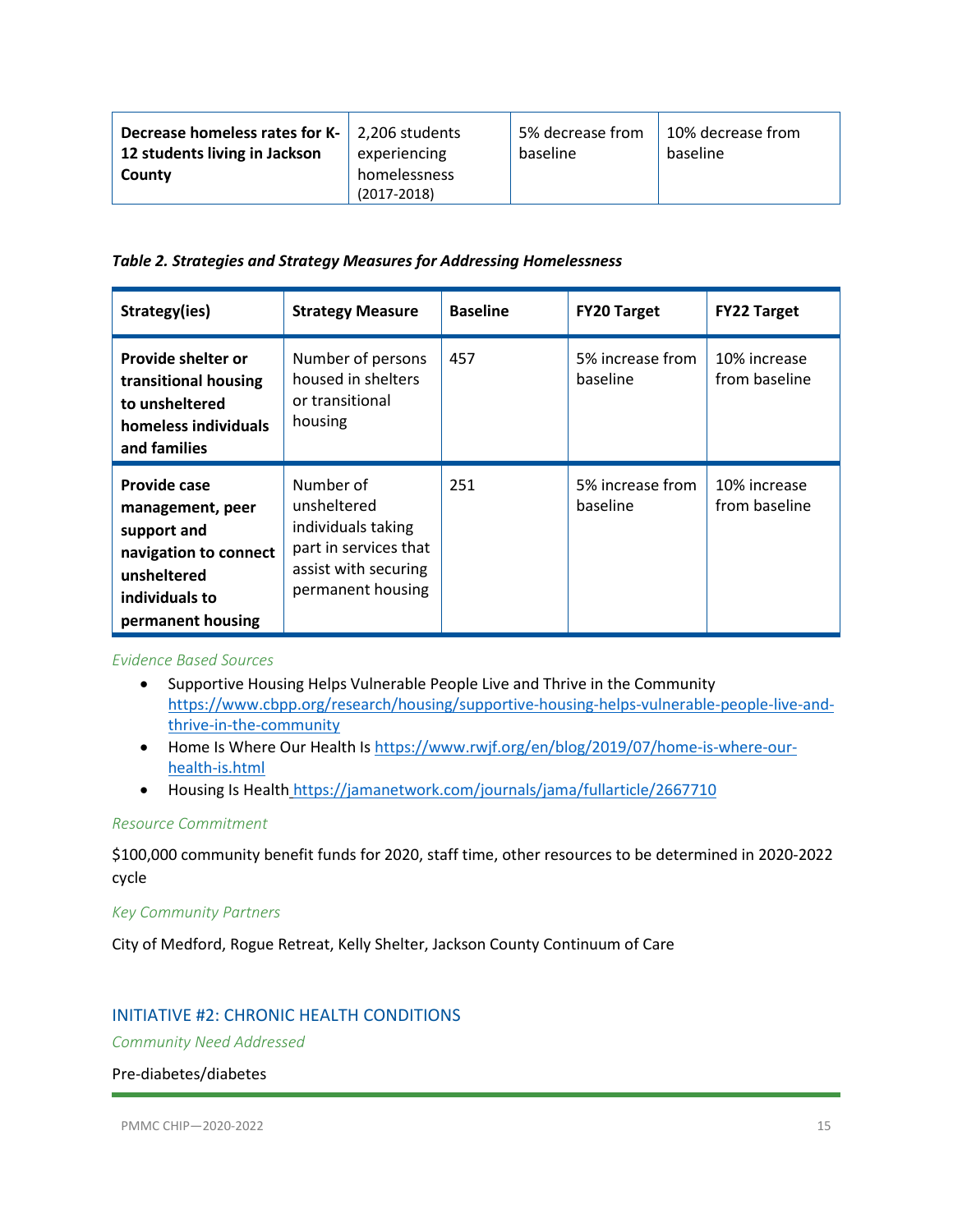#### *Goal (Anticipated Impact)*

Increase the number of community members receiving diabetes prevention services

#### *Scope (Target Population)*

Jackson County residents at risk of developing type 2 diabetes

#### *Table 3. Outcome Measures for Addressing Pre-diabetes/Diabetes*

| <b>Outcome Measure</b>                                                                                                                                                          | <b>Baseline</b> | <b>FY20 Target</b> | <b>FY22 Target</b> |
|---------------------------------------------------------------------------------------------------------------------------------------------------------------------------------|-----------------|--------------------|--------------------|
| Increase number of Diabetes<br><b>Prevention Program (DPP)</b><br>cohorts offered in Medford                                                                                    | 0               | 2                  | 4                  |
| Increase percentage of<br><b>Providence Medical Group</b><br>(PMG) pediatric and family<br>medicine clinics promoting<br>healthy lifestyle behaviors to<br>pediatric population | 5%              | 25%                | 75%                |

#### *Table 4. Strategies and Strategy Measures for Addressing Pre-diabetes/Diabetes*

| Strategy(ies)                                                                                                                                | <b>Strategy</b><br><b>Measure</b>                                                                          | <b>Baseline</b> | <b>FY20 Target</b> | <b>FY22 Target</b> |
|----------------------------------------------------------------------------------------------------------------------------------------------|------------------------------------------------------------------------------------------------------------|-----------------|--------------------|--------------------|
| <b>Offer community DPP</b><br>information sessions to<br>recruit participants                                                                | Number of<br>community DPP<br>information<br>sessions offered                                              | $\Omega$        | 4                  | 8                  |
| <b>Increase DPP referrals</b><br>by identifying<br>community partners as<br>a referral source                                                | Number of<br>community<br>partners<br>referring to DPP                                                     | $\Omega$        | 2                  | 3                  |
| Increase the number of<br><b>PMG providers</b><br>discussing healthy<br>lifestyle behaviors with<br>pediatric patients and<br>family members | Number of PMG<br>providers<br>discussing<br>healthy lifestyle<br>behaviors<br>$(5.2.1.0 + 9 \text{ tool})$ | $\Omega$        | 10                 | 20                 |

#### *Evidence Based Sources*

• "The **National Diabetes Prevention Program** is a partnership of public and private organizations working to prevent or delay type 2 diabetes. Partners make it easier for people at risk for type 2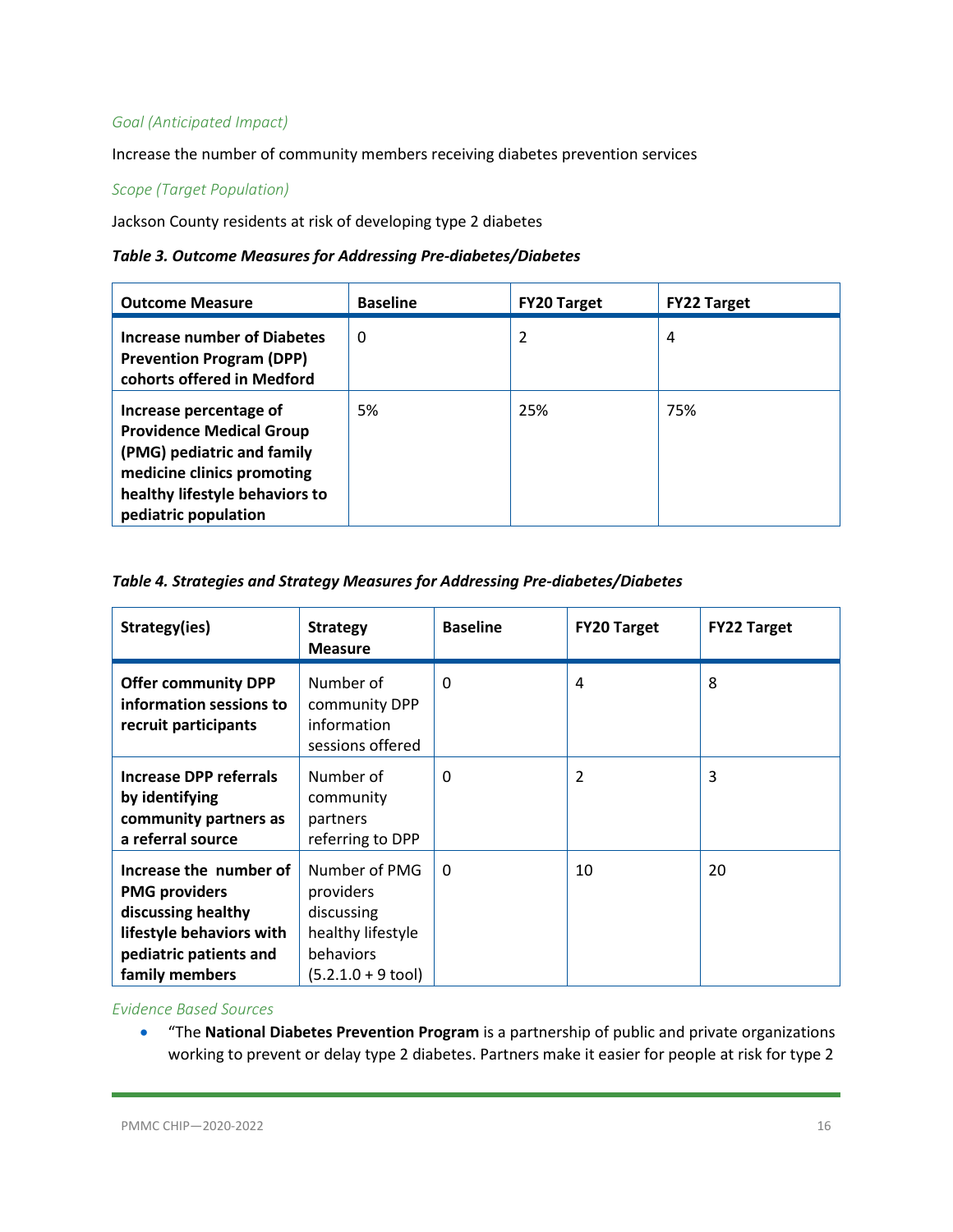diabetes to participate in evidence-based lifestyle change programs to reduce their risk of type 2 diabetes." **<https://www.cdc.gov/diabetes/prevention/index.html>**

- Evidence and Challenges for Translation and Population Impact of the Diabetes Prevention Program<https://www.ncbi.nlm.nih.gov/pubmed/32080770>
- Public Health Approaches to Type 2 Diabetes Prevention: the US National Diabetes Prevention Program and Beyon[d https://www.ncbi.nlm.nih.gov/pubmed/31385061](https://www.ncbi.nlm.nih.gov/pubmed/31385061)
- Addressing Childhood Obesity: Opportunities for Prevention [Pediatr Clin North](https://www.ncbi.nlm.nih.gov/entrez/eutils/elink.fcgi?dbfrom=pubmed&retmode=ref&cmd=prlinks&id=26318950) Am. 2015 Oct; [62\(5\): 1241–1261.](https://www.ncbi.nlm.nih.gov/entrez/eutils/elink.fcgi?dbfrom=pubmed&retmode=ref&cmd=prlinks&id=26318950)
- A Review of the Prevention and Medical Management of Childhood Obesity <https://www.ncbi.nlm.nih.gov/pubmed/29157503>
- Addressing Childhood Obesity: Opportunities for Prevention <https://www.ncbi.nlm.nih.gov/pubmed/26318950>
- Early childhood obesity prevention efforts through a life course health development perspective: A scoping review<https://www.ncbi.nlm.nih.gov/pubmed/30592757>

#### *Resource Commitment*

The Providence Diabetes Prevention Program is a subsidized service. The cost of each cohort is \$17,700 in addition of 0.3 FTE. Providence will provide training for coaches to become certified DPP Lifestyle Coaches (LSC), and maintain skills with additional in-person training and monthly coaching calls. Additional staff time and other resources to be determined in 2020-2022 cycle.

#### *Key Community Partners*

Allcare CCO, Jackson County CCO, Oregon Wellness Network, Senior Centers, Retirement Homes, FQHC's in the area, CoMagine Health, Jackson County Health Department

#### <span id="page-16-0"></span>INITIATIVE #3: COMMUNITY MENTAL HEALTH/WELL-BEING AND SUBSTANCE USE DISORDERS *Community Need Addressed*

#### Mental health and/or substance use disorder services

#### *Goal (Anticipated Impact)*

Increase access to affordable and comprehensive mental health and substance use disorder treatment for Jackson County residents

#### *Scope (Target Population)*

Low-income community members living with mental health and/or substance use disorders

#### *Table 5. Outcome Measures for Addressing Mental Health and Substance Use Disorders*

| <b>Outcome Measure</b>                          | <b>Baseline</b> | <b>FY20 Target</b> | <b>FY22 Target</b> |
|-------------------------------------------------|-----------------|--------------------|--------------------|
| Percentage of persons<br>presenting with mental | 67%             | 70%                | 76%                |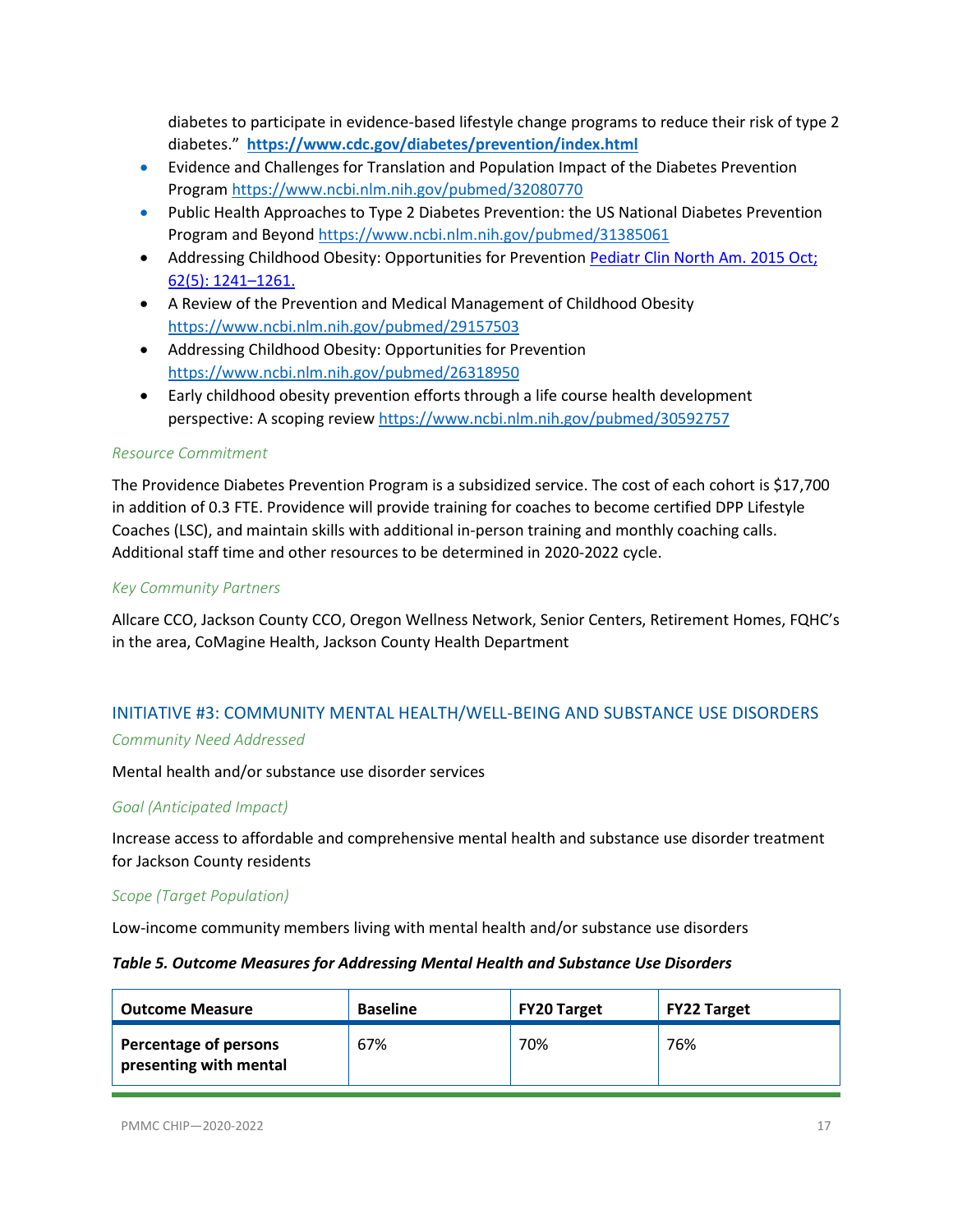| health/substance use<br>disorders being connected to |  |  |
|------------------------------------------------------|--|--|
| behavioral health services                           |  |  |
| receiving services                                   |  |  |

#### *Table 6. Strategies and Strategy Measures for Addressing Mental Health and Substance Use Disorders*

In addition to Providence's Behavioral Health program, we will focus on supporting community-level mental health with likeminded partners.

| Strategy(ies)                                                                                                                          | <b>Strategy Measure</b>                                                                                                                                                             | <b>Baseline</b> | <b>FY20 Target</b>                                         | <b>FY22 Target</b> |
|----------------------------------------------------------------------------------------------------------------------------------------|-------------------------------------------------------------------------------------------------------------------------------------------------------------------------------------|-----------------|------------------------------------------------------------|--------------------|
| <b>Add behavioral health</b><br>capacity at federally<br>qualified health center<br>La Clinica                                         | <b>Behaviorist FTE</b>                                                                                                                                                              | $\overline{3}$  | 6                                                          | 12                 |
|                                                                                                                                        | Number of<br>neighborhood<br>clinics with<br>behavioral health<br>services                                                                                                          | 3               | 4                                                          | 5                  |
| Screen eligible<br>patients for depression<br>and provide follow-up<br>at La Clinica                                                   | Number of<br>patients screened<br>for depression                                                                                                                                    | 60%             | 65%                                                        | 75%                |
| Screen eligible<br>patients for substance<br>use disorders at La<br><b>Clinica</b>                                                     | Number of<br>patients screened<br>for substance use<br>disorders                                                                                                                    | 63%             | 65%                                                        | 75%                |
| <b>Provide access to</b><br>individuals seeking<br>treatment for<br>substance use<br>disorders at Addictions<br><b>Recovery Center</b> | Number of<br>individuals<br>receiving<br>treatment for<br>substance<br>disorders through<br>the Addiction<br><b>Recovery Center</b><br>Walk-in and<br>Addiction<br>Medicine clinics | 2,300           | 1,680<br>(reduced services<br>due to COVID-19<br>pandemic) | 2,300              |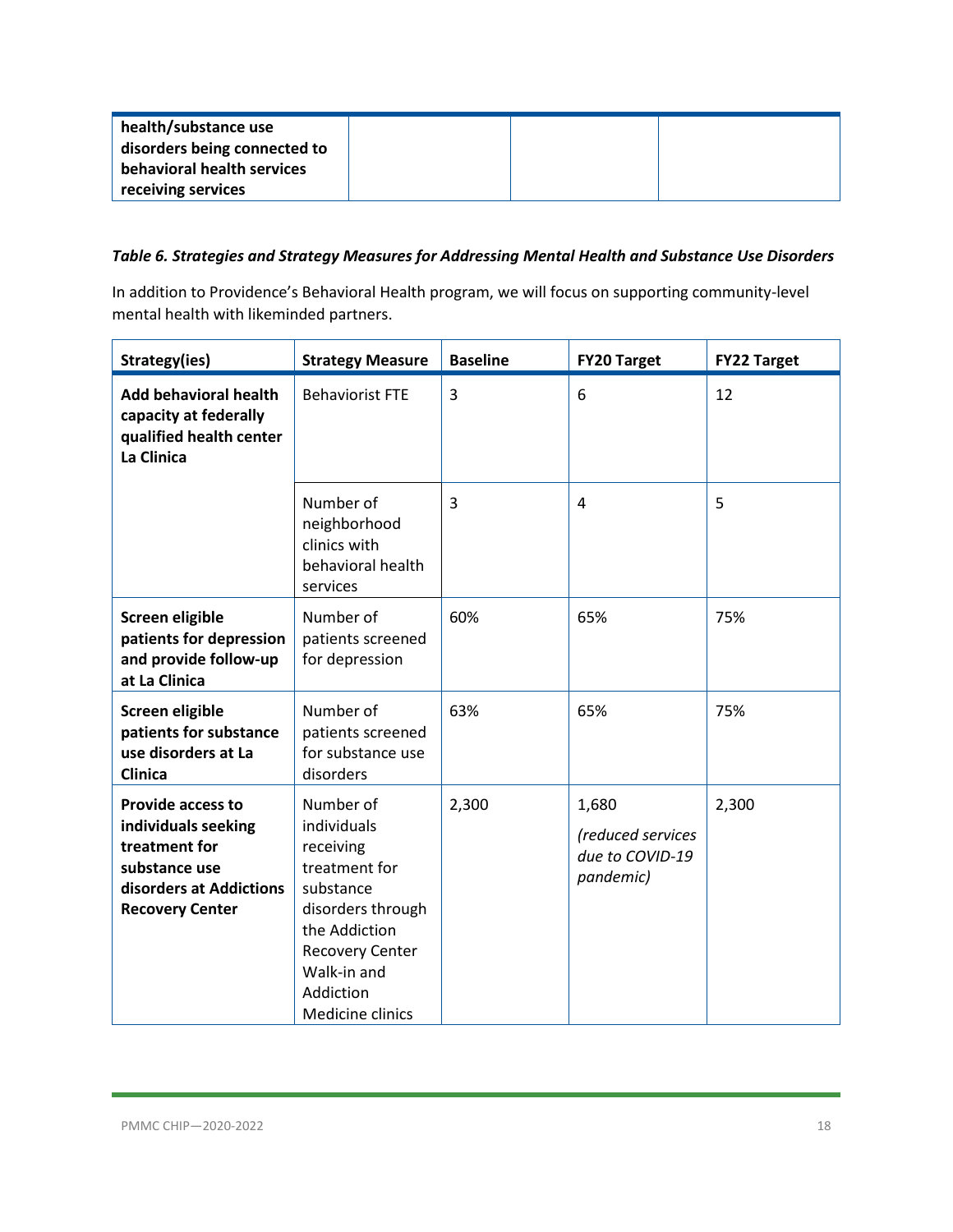#### *Evidence Based Sources*

- Collaborative Care Teams Improve Mental Health Outcomes [https://www.cfah.org/hbns/2012/collaborative-care-teams-improve-mental-health](https://www.cfah.org/hbns/2012/collaborative-care-teams-improve-mental-health-outcomes.html)[outcomes.html](https://www.cfah.org/hbns/2012/collaborative-care-teams-improve-mental-health-outcomes.html)
- Primary Care Behavioral Health Consultation Reduces Depression Levels Among Mood-Disordered Patients [https://www.integration.samhsa.gov/Primary\\_Care\\_Behavioral\\_Health\\_Consultation\\_Reduces\\_D](https://www.integration.samhsa.gov/Primary_Care_Behavioral_Health_Consultation_Reduces_Depression.pdf) [epression.pdf](https://www.integration.samhsa.gov/Primary_Care_Behavioral_Health_Consultation_Reduces_Depression.pdf)

#### *Resource Commitment*

\$77,000 community benefit funds for 2020, staff time, other resources to be determined in 2020-2022 cycle.

#### *Key Community Partners*

La Clinica, Addiction Recovery Center

### <span id="page-18-0"></span>INITIATIVE #4: SOCIAL DETERMINANTS OF HEALTH RESULTING FROM POVERTY AND INEQUITY

*Community Need Addressed*

Child food insecurity

*Goal (Anticipated Impact)*

Decrease rate of children experiencing food insecurity in Jackson County

#### *Scope (Target Population)*

Low income, food insecure households with children under 18 years in Jackson County

#### *Table 7. Outcome Measures for Addressing Child Food Insecurity*

| <b>Outcome Measure</b>                                                                                                         | <b>Baseline</b>   | <b>FY20 Target</b>                                | <b>FY22 Target</b>                |
|--------------------------------------------------------------------------------------------------------------------------------|-------------------|---------------------------------------------------|-----------------------------------|
| Decrease child food insecurity<br>in Jackson County                                                                            | 20.9% (2017)      | At or below<br>Oregon state level<br>(2017:18.9%) | At or below Oregon<br>state level |
| Decrease percent of 6 <sup>th</sup><br>graders in Jackson County who<br>report ever feeling they did<br>not have enough to eat | 23.8% (2017-2018) | 21.8%                                             | 20%                               |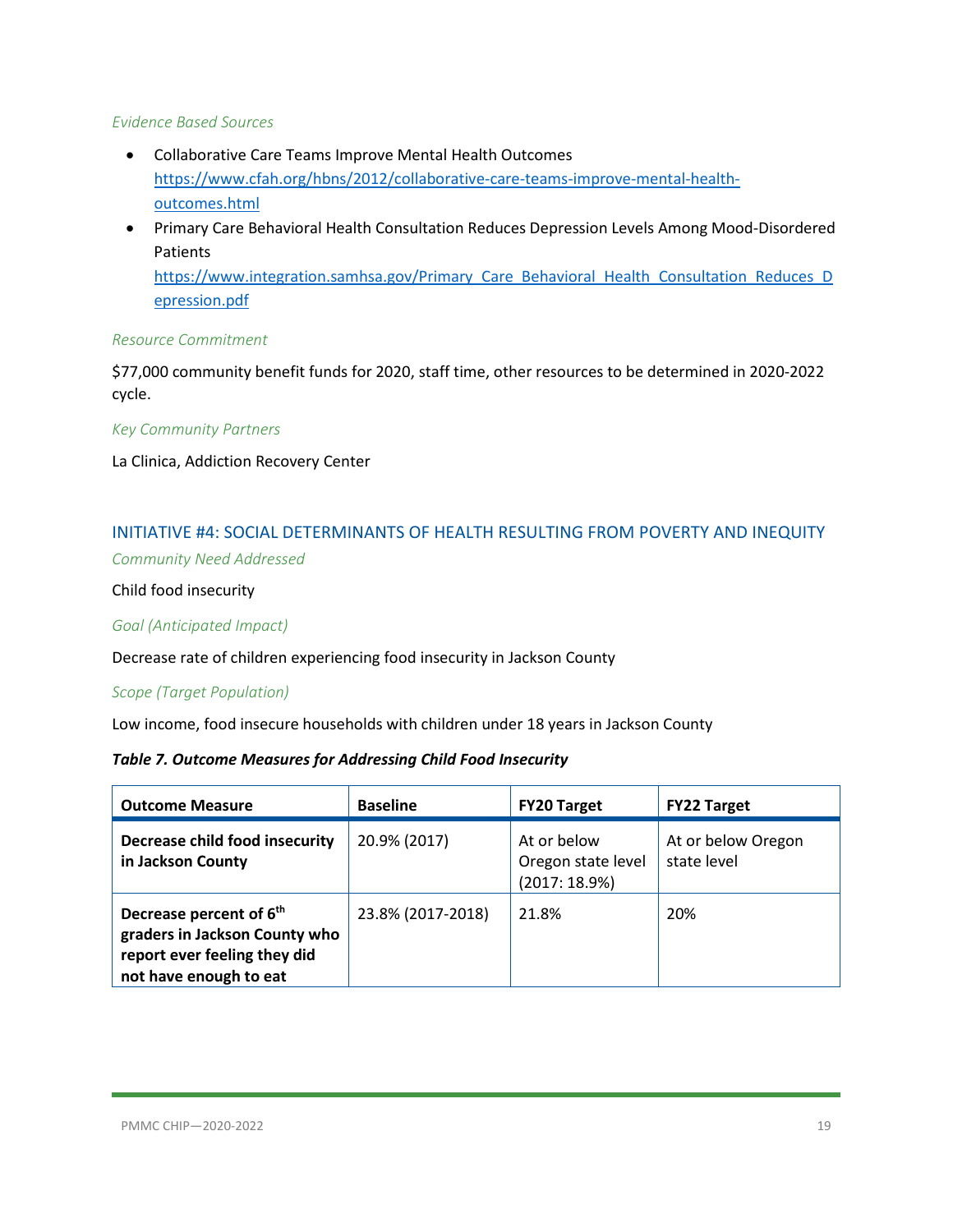| Strategy(ies)                                                                                                                    | <b>Strategy</b><br><b>Measure</b>                                                                     | <b>Baseline</b> | <b>FY20 Target</b> | <b>FY22 Target</b> |
|----------------------------------------------------------------------------------------------------------------------------------|-------------------------------------------------------------------------------------------------------|-----------------|--------------------|--------------------|
| <b>Dedicate funding</b><br>through Providence<br><b>Health &amp; Services</b><br>community benefit<br>grants                     | Dollars invested<br>to address food<br>insecurity                                                     | \$0             | \$50,000           | \$50,000           |
| <b>Provide resources to</b><br>food insecure<br>households through<br>the Providence<br><b>Community</b><br><b>Resource Desk</b> | Number of<br>households<br>receiving<br>resources<br>through the<br>Community<br><b>Resource Desk</b> | 81              | 105                | 141                |

#### *Table 8. Strategies and Strategy Measures for Addressing*

#### *Evidence Based Sources*

- "There is a broad base of literature illustrating links between food insecurity and poor child health and behavioral outcomes at every age. Children struggling with food insecurity may be at greater risk for stunted development, anemia and asthma, oral health problems and hospitalization. Overall, food insecurity is linked with poorer physical quality of life, which may prevent children from fully engaging in daily activities. At school, food-insecure children are at increased risk of falling behind their food-secure peers both academically and socially; food insecurity is linked to lower reading and mathematics test scores, and they may be more likely to exhibit behavioral problems, including hyperactivity, aggression and anxiety." - **Feeding America, 2019** [https://www.feedingamerica.org/sites/default/files/2019-05/2017-map-the](https://www.feedingamerica.org/sites/default/files/2019-05/2017-map-the-meal-gap-child-food-insecurity_0.pdf)[meal-gap-child-food-insecurity\\_0.pdf](https://www.feedingamerica.org/sites/default/files/2019-05/2017-map-the-meal-gap-child-food-insecurity_0.pdf)
- Association of Food Insecurity with Children's Behavioral, Emotional, and Academic Outcomes: A Systematic Revie[w https://www.ncbi.nlm.nih.gov/pubmed/28134627](https://www.ncbi.nlm.nih.gov/pubmed/28134627)
- The Impact of Food Insecurity on Child Health <https://www.ncbi.nlm.nih.gov/pubmed/32122567>

#### *Resource Commitment*

Providence in-kind physical desk space, equipment, staff time, other resources to be determined in 2020-2022 cycle.

#### *Key Community Partners*

Jackson County WIC, Rogue Valley Farm to School, OSU Extension, ACCESS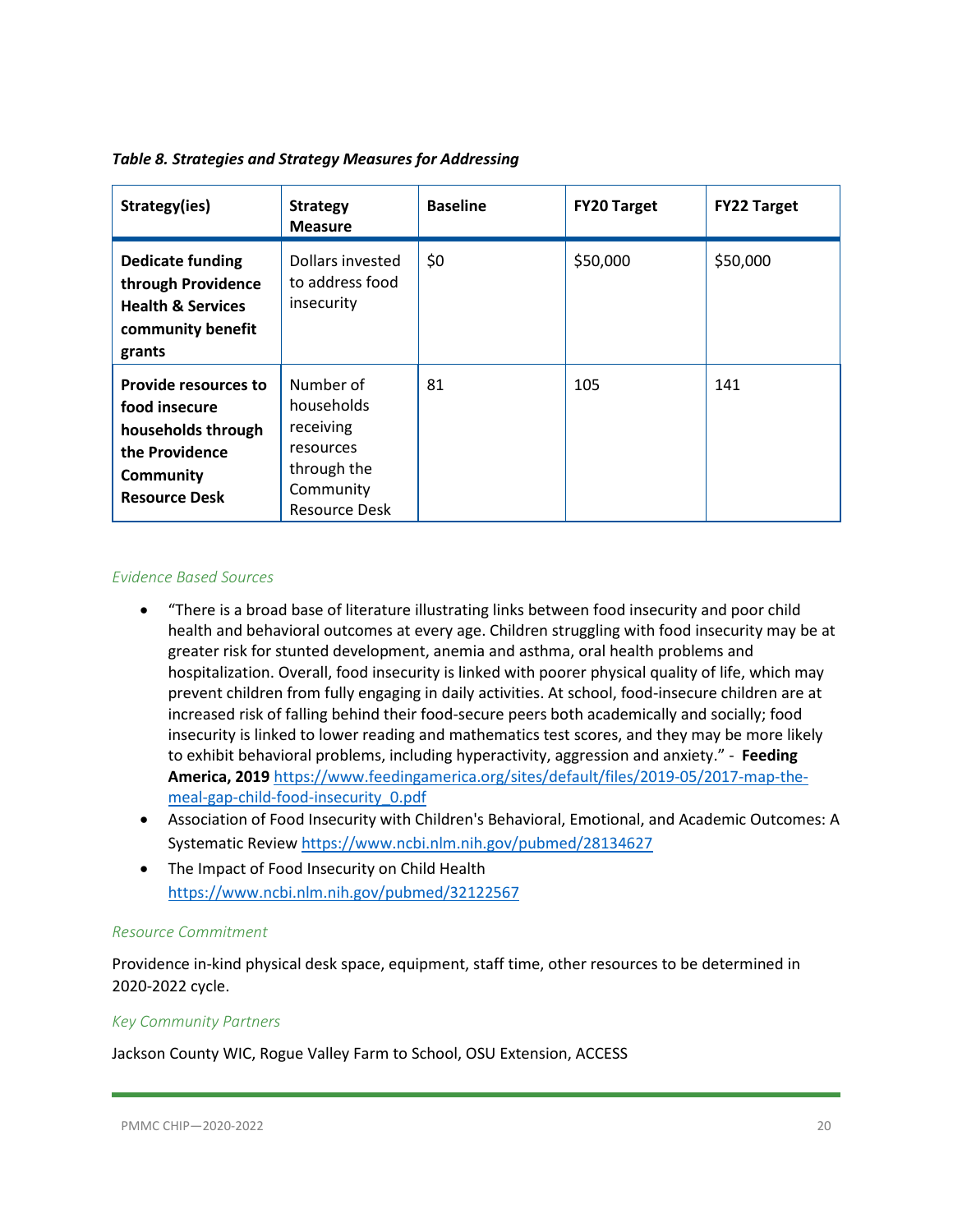# <span id="page-20-0"></span>Other Community Benefit Programs

|    | <b>Initiative (Community</b><br><b>Need Addressed)</b> | <b>Program Name</b>                                                       | <b>Description</b>                                                                                                                                                     | <b>Target Population</b><br>(Low Income,<br><b>Vulnerable or Broader</b><br>Community) |
|----|--------------------------------------------------------|---------------------------------------------------------------------------|------------------------------------------------------------------------------------------------------------------------------------------------------------------------|----------------------------------------------------------------------------------------|
| 1. | Access to dental<br>services                           | <b>Medical Teams</b><br>International<br><b>Dental Van Clinics</b>        | Free emergency and<br>restorative dental services                                                                                                                      | Un/underinsured                                                                        |
| 2. | Social determinants of<br>health                       | Community<br><b>Resource Desk</b>                                         | Access to resources<br>addressing social needs                                                                                                                         | Low income                                                                             |
| 3. | Social determinants of<br>health                       | <b>Patient Support</b><br>Program                                         | Safe and secure discharge<br>from hospital                                                                                                                             | Low income                                                                             |
| 4. | <b>Chronic conditions</b>                              | <b>Diabetes</b><br>Education                                              | Diabetes self-<br>management education                                                                                                                                 | <b>Broader community</b><br>living with diabetes                                       |
| 5. | Social determinants of<br>health                       | <b>Coordinated Entry</b><br>System<br>(Continuum of<br>Care)              | Program used to ensure<br>individuals experiencing<br>homelessness with the<br>most severe needs and<br>highest vulnerability<br>scores are prioritized for<br>housing | Homeless                                                                               |
| 6. | Chronic conditions,<br>Mental health & well-<br>being  | The Family<br>Connection:<br><b>Nurturing</b><br><b>Parenting Classes</b> | Parenting education<br>related to adverse<br>childhood experiences<br>(ACES), child resiliency and<br>healthy lifestyle behaviors                                      | <b>Broader parenting</b><br>community                                                  |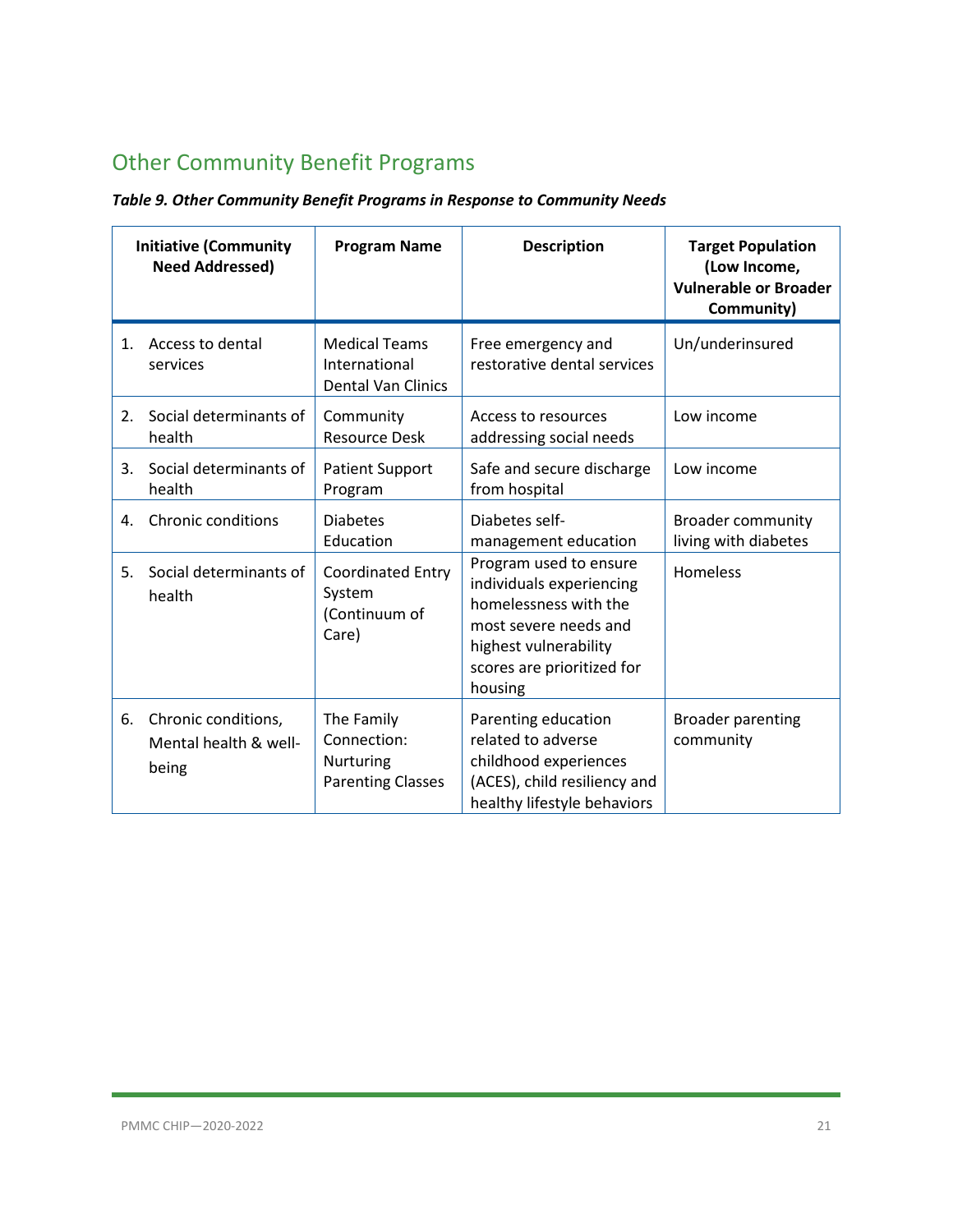# <span id="page-21-0"></span>2020-2022 CHIP GOVERNANCE APPROVAL

This Community Health Improvement Plan was adopted by the Service Area Advisory Council of the hospital on April 23, 2020. The final report was made widely available by May 15, 2020.

**Chris Pizzi** Chief Executive, Providence Medford Medical Center

Wir Vance

Lisa Vance Date Chief Executive, Oregon Region

Joanne Warner National Communication of the Date Date Chair, Oregon Community Ministry Boards

Joel Gilbertson Date Senior Vice President, Community Partnerships Providence St. Joseph Health

#### **CHNA/CHIP Contact:**

Joseph Ichter, DrPH, Director Community Health Investment Providence Health & Services 4400 NE Halsey St Portland, OR 97213 Joseph.Ichter@providence.org

To request a copy free of charge, provide comments, or view electronic copies of current and previous Community Health Improvement Plans please email CommunityBenefit@providence.org.

\_\_\_\_\_\_\_\_\_\_\_\_\_\_\_\_\_\_\_\_\_\_\_\_\_\_\_\_\_\_\_\_\_\_\_\_\_\_\_\_\_\_\_\_\_\_\_\_8 May 2020

\_\_\_\_\_\_\_\_\_\_\_\_\_\_\_\_\_\_\_\_\_\_\_\_\_\_\_\_\_\_\_\_\_\_\_\_\_\_\_\_\_\_\_\_\_\_\_\_\_\_8 May 2020

\_\_\_\_\_\_\_\_\_\_\_\_\_\_\_\_\_\_\_\_\_\_\_\_\_\_\_\_\_\_\_\_\_\_\_\_\_\_\_\_\_\_\_\_\_\_\_\_\_\_11 May 2020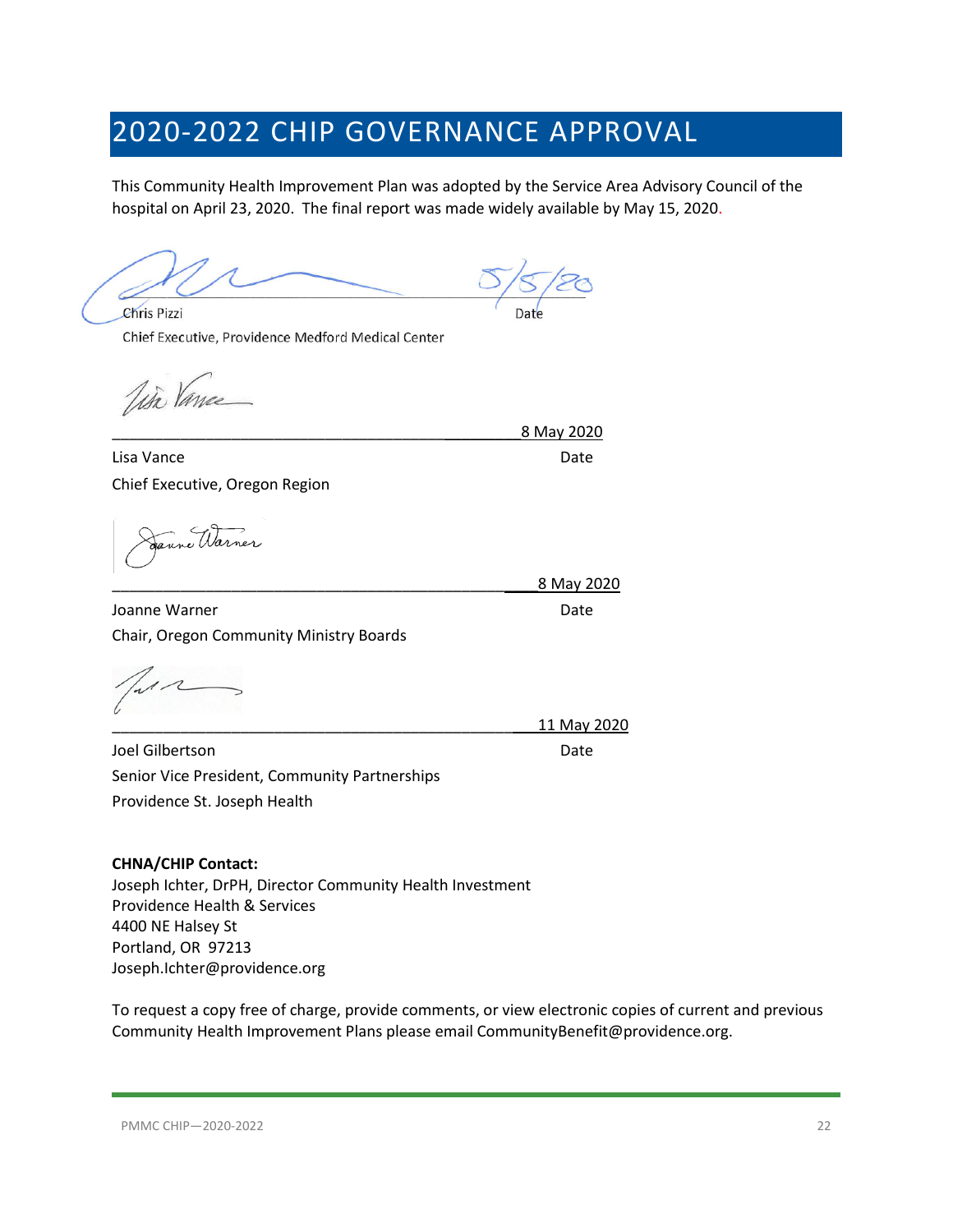# <span id="page-22-0"></span>APPENDICES

# <span id="page-22-1"></span>Appendix 1: Definition of Terms

**Community Benefit:** An initiative, program or activity that provides treatment or promotes health and healing as a response to identified community needs and meets at least one of the following community benefit objectives:

- a. Improves access to health services;
- b. Enhances public health;
- c. Advances increased general knowledge; and/or
- d. Relieves government burden to improve health.

Community benefit includes services to persons living in poverty, persons who are vulnerable, and the broader community.

To be reported as a community benefit initiative or program, community need must be demonstrated. Community need can be demonstrated through the following:

- a. Community health needs assessment developed by the ministry or in partnership with other community organizations;
- b. Documentation that demonstrates community need and/or a request from a public agency or community group was the basis for initiating or continuing the activity or program; or
- c. The involvement of unrelated, collaborative tax-exempt or government organizations as partners in the community benefit initiative or program.

**Health Equity:** Healthy People 2020 defines *health equity* as the "attainment of the highest level of health for all people. Achieving health equity requires valuing everyone equally with focused and ongoing societal efforts to address avoidable inequalities, historical and contemporary injustices, and the elimination of health and health care disparities."

**Social Determinants of Health:** Powerful, complex relationships exist between health and biology, genetics, and individual behavior, and between health and health services, socioeconomic status, the physical environment, discrimination, racism, literacy levels, and legislative policies. These factors, which influence an individual's or population's health, are known as *determinants of health*. *Social determinants of health* are conditions in the environment in which people are born, live, learn, work, play, worship, and age that affect a wide range of health, functioning, and quality-of-life outcomes and risks.